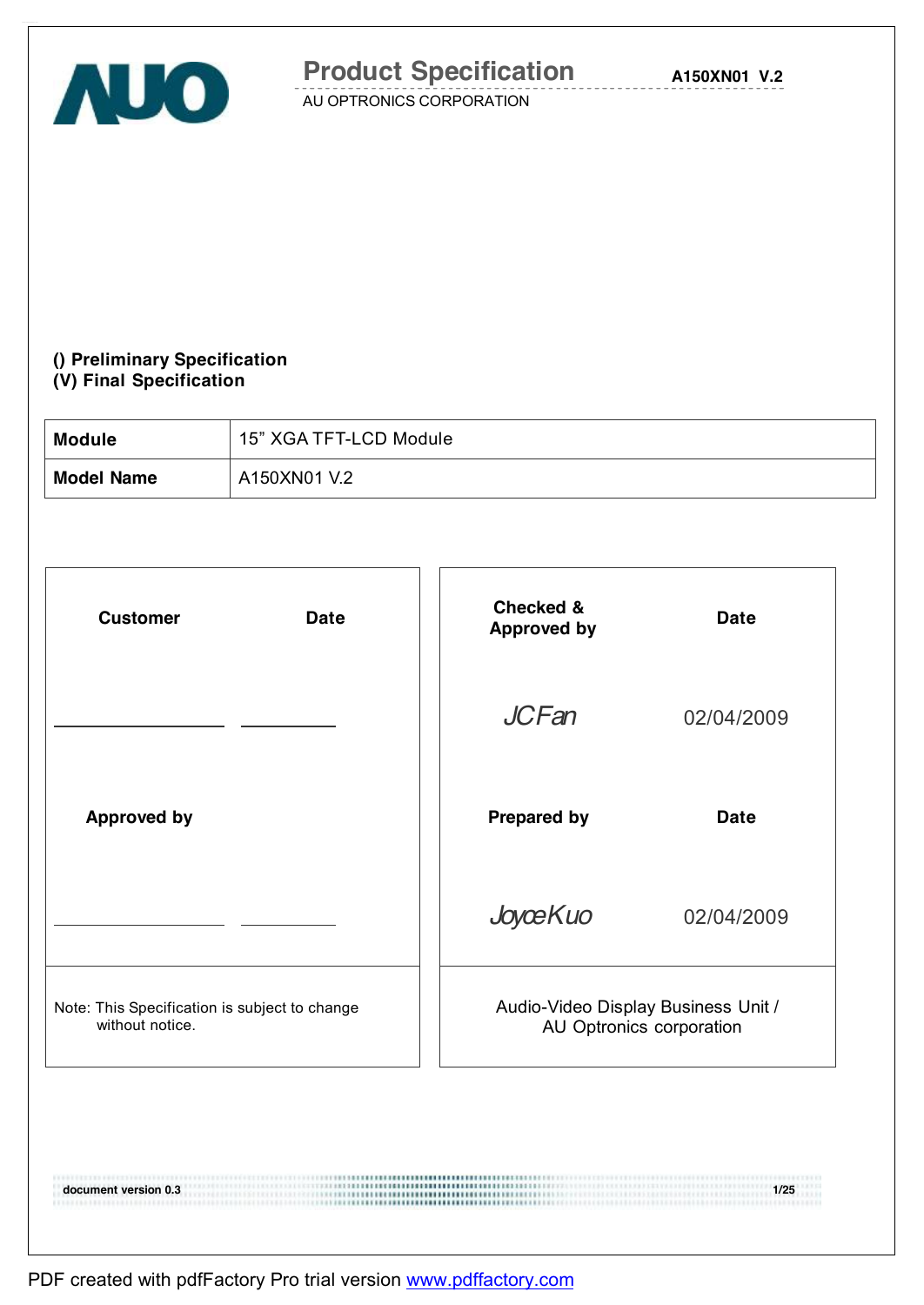

# **Product Specification**<br>AU OPTRONICS CORPORATION

A150XN01 V.2

# **Contents**

 $275$ 

PDF created with pdfFactory Pro trial version www.pdffactory.com

document version 0.3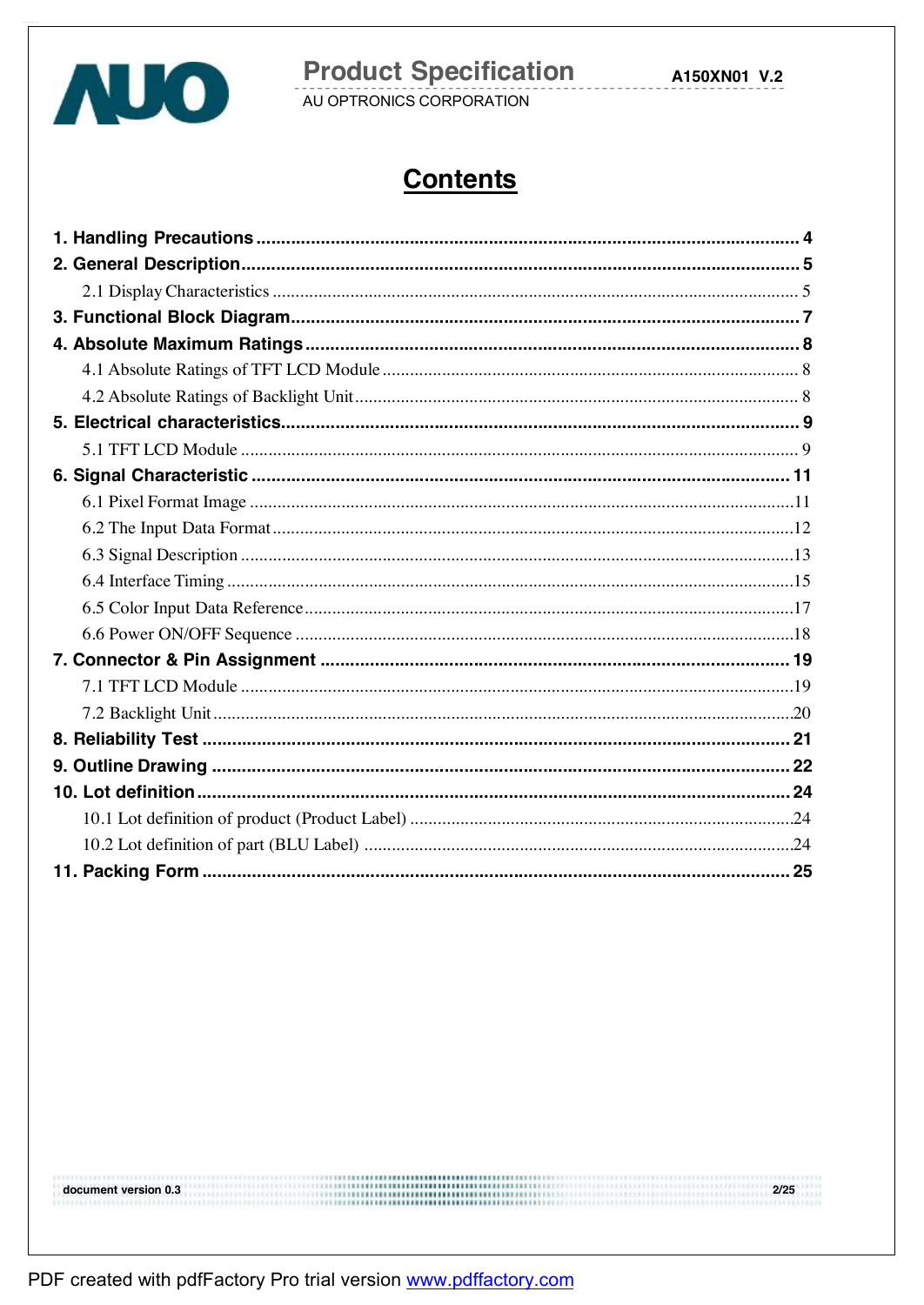

**A150XN01 V.2**

AU OPTRONICS CORPORATION

#### **Record of Revision**

| <b>Version and Date</b> | Page      | Old description                           | <b>New Description</b>       |
|-------------------------|-----------|-------------------------------------------|------------------------------|
| 0.0 2008/07/18          | All       | <b>First Draft</b>                        | All                          |
|                         | 5         | Power consumption and Weight              | Updated                      |
|                         | 6         | Chromaticity and Note 1                   | Updated                      |
| 0.1 2008/08/22          | 9         | <b>IDD and PDD</b>                        | Updated                      |
|                         | 22~23     | Outline Drawing                           | Updated                      |
|                         | 24        | Packing Form                              | Added                        |
|                         | 5         | LED 9.9W (Typ)                            | LED 13.125W (Typ)            |
|                         | 6         | Chromaticity: Green                       | Updated                      |
|                         | 8         | 4.2 Absolute Ratings of Backlight Unit    | Updated                      |
| 0.2 2008/12/01          | 9         | Value of IDD/Irush/Pdd                    | Updated                      |
|                         | 13,19     | 19 and 20 pin                             | Exchanged                    |
|                         | $22 - 23$ | Outline drawing                           | Updated                      |
|                         | 24        | Packing Form                              | Updated                      |
|                         | 5         | White Luminance and LED power consumption | Updated                      |
|                         | 6         | Condition of Luminance and note 1         | Updated                      |
| 0.3 2009/01/23          | 8         | LED input current                         | Updated                      |
|                         | $10 - 11$ | 5.1.2 table and note 2                    | Updated                      |
|                         | 21        | Condition of Mechanical shock             | 1 times for each direction   |
|                         | 24        | Packing Form                              | Updated                      |
|                         | 5         | Optical response time: 8 ms               | Optical response time: 12 ms |
|                         | 6         | Optical response time                     | Updated                      |
|                         |           | <b>LED</b> condition                      | Updated                      |
| 0.4 2009/02/04          | 7         | Functional Block Diagram                  | Updated                      |
|                         | 8         | 4.2 Absolute Ratings of Backlight Unit    | Remove typ. Value            |
|                         |           |                                           | Add remark                   |
|                         | 11        | 5.1.3 BLU unit                            | Added                        |
|                         | 24        | 10. Lot definition                        | Added                        |
|                         |           |                                           |                              |
|                         |           |                                           |                              |
|                         |           |                                           |                              |
|                         |           |                                           |                              |
|                         |           |                                           |                              |
|                         |           |                                           |                              |
|                         |           |                                           |                              |

**document version 0.3 3/25**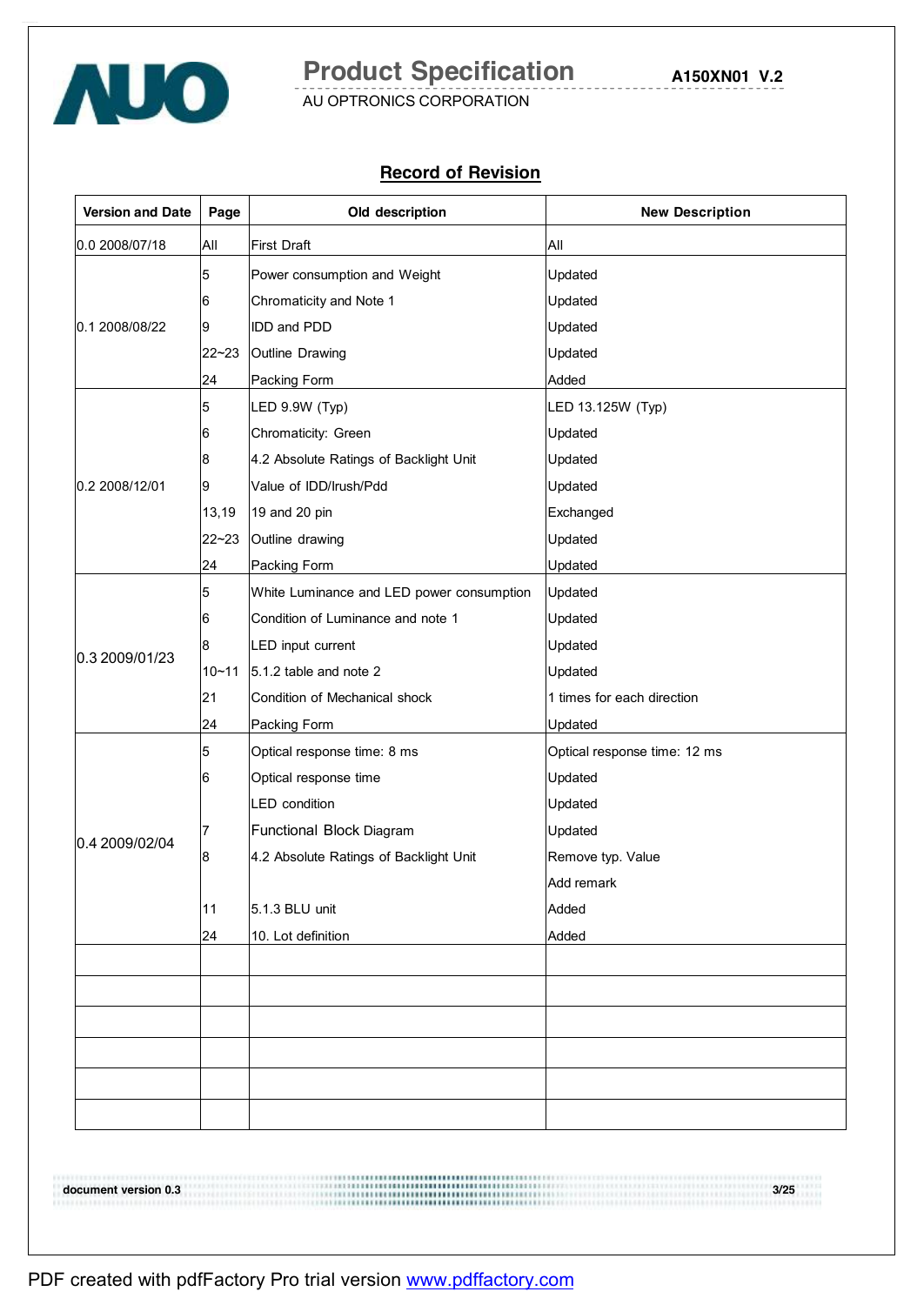

### **1. HandlingPrecautions**

- 1) Since front polarizer is easily damaged, pay attention not to scratch it.
- 2) Be sure to turn off power supply when inserting or disconnecting from input connector.
- 3) Wipe off water drop immediately. Long contact with water may cause discoloration or spots.
- 4) When the panel surface is soiled, wipe it with absorbent cotton or other soft cloth.
- 5) Since the panel is made of glass, it may break or crack if dropped or bumped on hard surface.
- 6) Since CMOS LSI is used in this module, take care of static electricity and insure human earth when handling.
- 7) Do not open or modify the Module Assembly.
- 8) At the insertion or removal of the Signal Interface Connector, be sure not to rotate nor tilt the Interface Connector of the TFT Module.
- 9) After installation of the TFT Module into an enclosure, do not twist nor bend the TFT Module even momentary. At designing the enclosure, it should be taken into consideration that no bending/twisting forces are applied to the TFT Module from outside. Otherwise the TFT Module may be damaged.

**document version 0.3 4/25**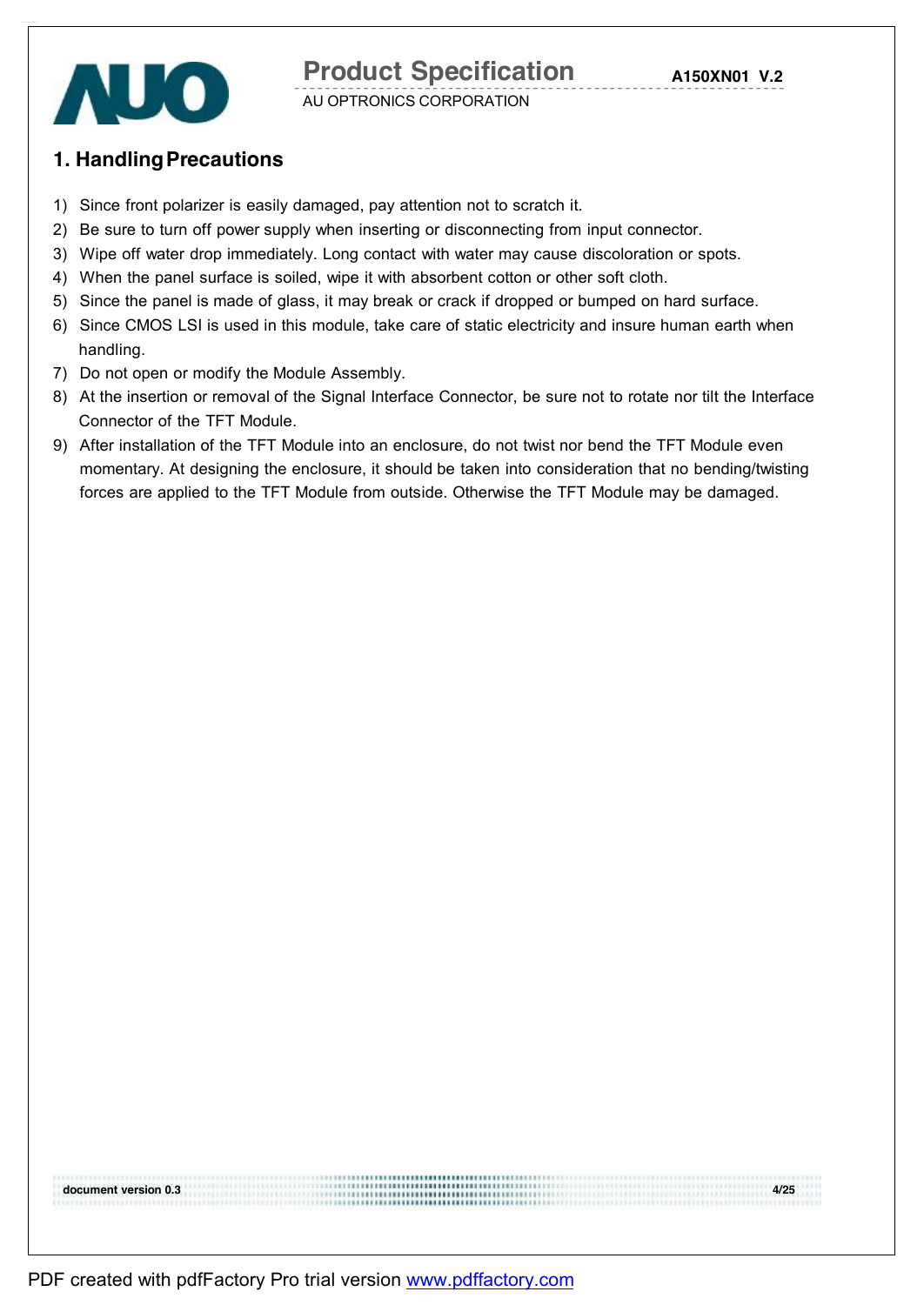



.

AU OPTRONICS CORPORATION

### **2. GeneralDescription**

This specification applies to the 15 inch Color TFT-LCD module A150XN01V2

The display supports the XGA (1024(H) x 768(V)) screen format and 16.2M colors. All input signals are 1 Channel LVDS interface compatible.

# **2.1 Display Characteristics**

The following items are characteristics summary on the table under 25 ℃ condition:

| <b>Items</b>                | Unit          | <b>Specifications</b>             |
|-----------------------------|---------------|-----------------------------------|
| <b>Active Area</b>          | [mm]          | 304.128 (H) x 228.096             |
| Pixels H x V                |               | 1024 (RGB) x 768                  |
| <b>Pixel Pitch</b>          | [mm]          | $0.297$ (per one triad) x $0.297$ |
| Pixel Arrangement           |               | R.G.B. Vertical Stripe            |
| Display Mode                |               | TN mode, Normally White           |
| White Luminance             | [cd/m2]       | 350 (Typ) @ 100 mA/LED            |
| <b>Contrast Ratio</b>       |               | 700                               |
| <b>Optical ResponseTime</b> | <b>Imsec1</b> | $12$ (Typ. on/off)                |
| Nominal Input Voltage VDD   | <b>IVolt1</b> | $+3.3$ (Tvp)                      |
| Power Consumption           | [Watt]        | LED 10.5W (Typ)                   |
| (VDD line + LED line)       |               | VDD 1.65W(Typ), Black Pattern     |
| Weight                      | [Grams]       | 970                               |
| Physical Size (H x V x D)   | [mm]          | 326 (W) x 252(H) x 11.5(D) (Max)  |
| <b>Electrical Interface</b> |               | one Channel LVDS                  |
| <b>Surface Treatment</b>    |               | Anti-alare type. Hardness 3H      |
| <b>Support Colors</b>       |               | 16.2M colors (RGB 6-bits+FRC)     |
| RoHS Compliance             |               | RoHS Compliance                   |

**document version 0.3 5/25**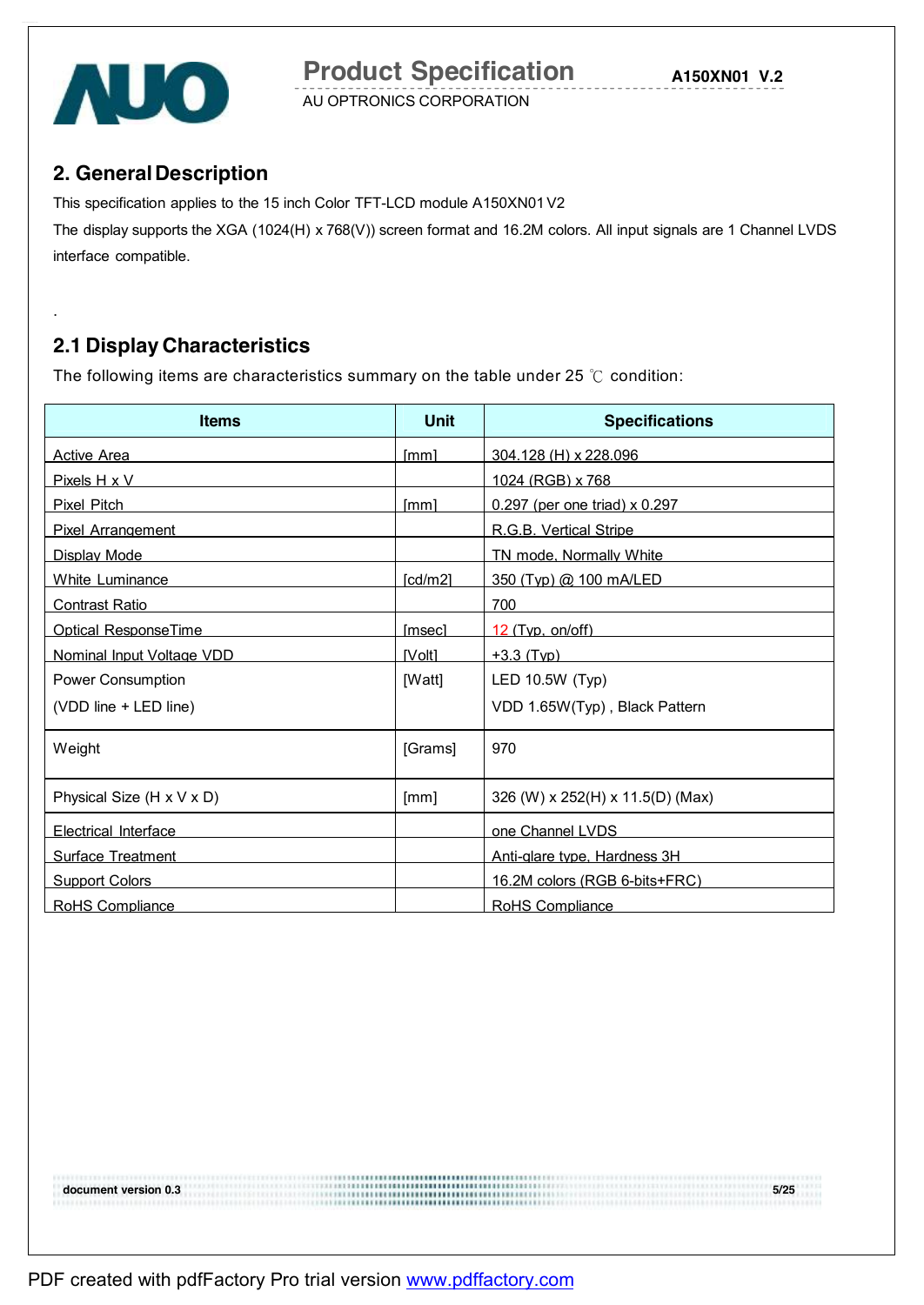

AU OPTRONICS CORPORATION

### **2.2 OpticalCharacteristics**

The optical characteristics are measured under stable conditions at 25℃ (Room Temperature).

| Item                              | <b>Unit</b> | <b>Conditions</b>     | Min.                     | Typ.                    | Max.                     | <b>Note</b>    |  |
|-----------------------------------|-------------|-----------------------|--------------------------|-------------------------|--------------------------|----------------|--|
|                                   |             | Horizontal<br>(Right) | 60                       | 70                      |                          |                |  |
|                                   |             | $CR = 10$<br>(Left)   | 60                       | 70                      | $\overline{\phantom{a}}$ |                |  |
| <b>Viewing Angle</b>              | [degree]    | Vertical<br>(Up)      | 55                       | 65                      |                          |                |  |
|                                   |             | $CR = 10$<br>(Down)   | 50                       | 60                      | $\overline{\phantom{a}}$ |                |  |
| Luminance Uniformity              | [%]         | 9 Points              | 70                       |                         | $\blacksquare$           | $\overline{2}$ |  |
|                                   |             | Rising                | -                        | 8                       | 11                       |                |  |
| <b>Optical Response Time</b>      | [msec]      | Falling               | $\overline{\phantom{a}}$ | $\overline{\mathbf{4}}$ | $\bf 6$                  |                |  |
|                                   |             | Rising + Falling      | $\overline{a}$           | 12                      | 17                       |                |  |
|                                   |             | White x               | 0.26                     | 0.31                    | 0.36                     |                |  |
|                                   |             | White y               | 0.28                     | 0.33                    | 0.38                     |                |  |
|                                   |             | Red x                 | 0.59                     | 0.64                    | 0.69                     |                |  |
| Color / Chromaticity              |             | Red y                 |                          |                         | 0.39                     |                |  |
| Coordinates<br>(CIE 1931)         |             | Green x               | 0.27                     | 0.32                    | 0.37                     | 1              |  |
|                                   |             | Green y               | 0.55                     | 0.60                    | 0.65                     |                |  |
|                                   |             | Blue x                |                          |                         | 0.19                     |                |  |
|                                   |             | Blue y                | 0.01                     | 0.06                    | 0.11                     |                |  |
| White Luminance<br>(At LED=500mA) | [cd/m2]     |                       | 300                      | 350                     | $\blacksquare$           | $\mathbf 1$    |  |
| <b>Contrast Ratio</b>             |             |                       | 450                      | 700                     | $\overline{\phantom{a}}$ |                |  |

Optical Equipment: BM-5A, BM-7, PR880, or equivalent

- Note 1: Ambient temperature =25℃. And LED forward current  $I_L$  = 500 mA. To be measured in the dark room below 10 Lux and to be measured on the center area of panel with a viewing cone of 1°by Topcon luminance meter BM-7, after 10 minute operation.
- Note 2: Luminance Uniformity of these 9 points is defined as below:

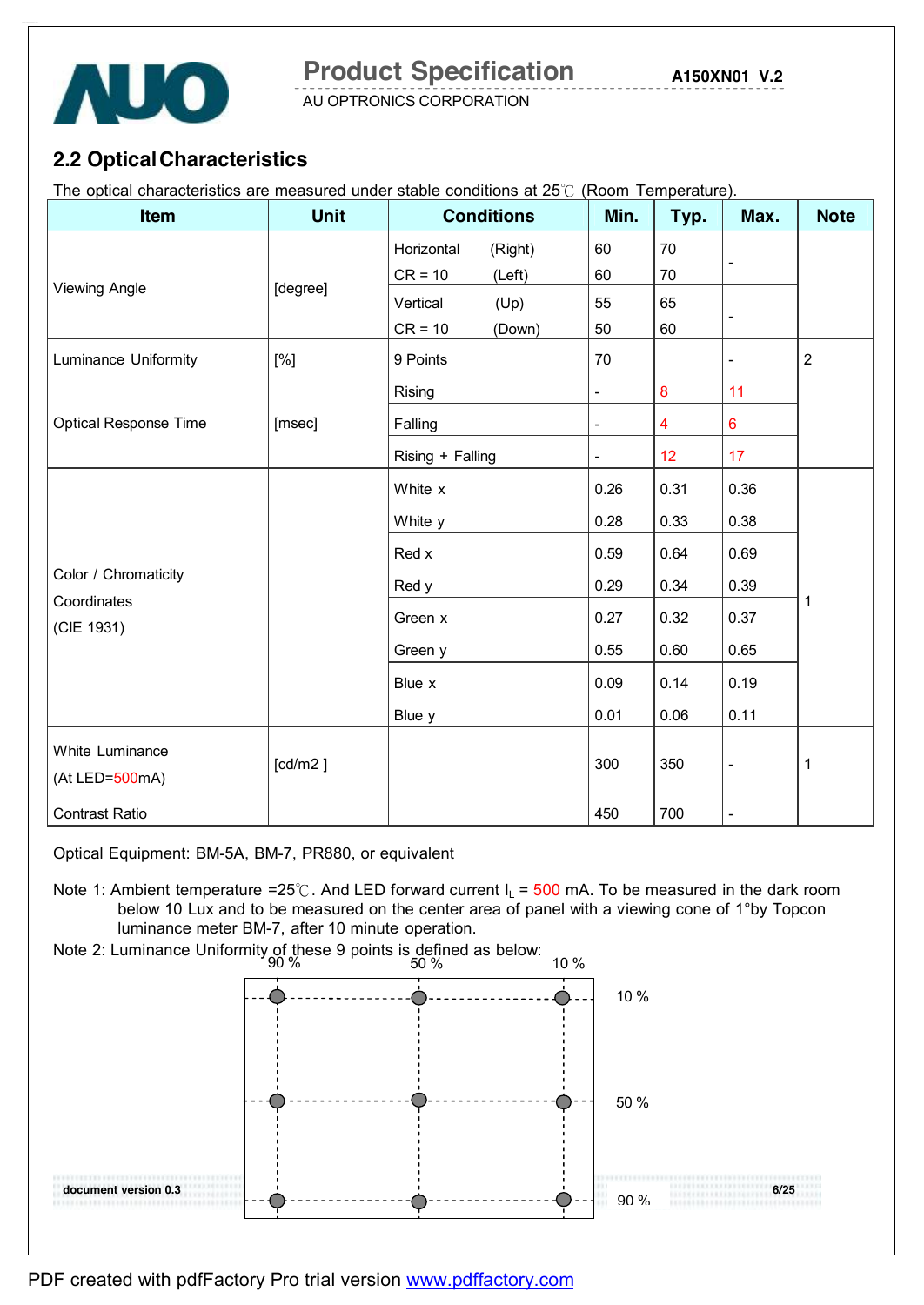

**A150XN01 V.2**

AU OPTRONICS CORPORATION

### **3. Functional Block Diagram**

The following diagram shows the functional block of the 15.0 inches wide Color TFT-LCD Module:

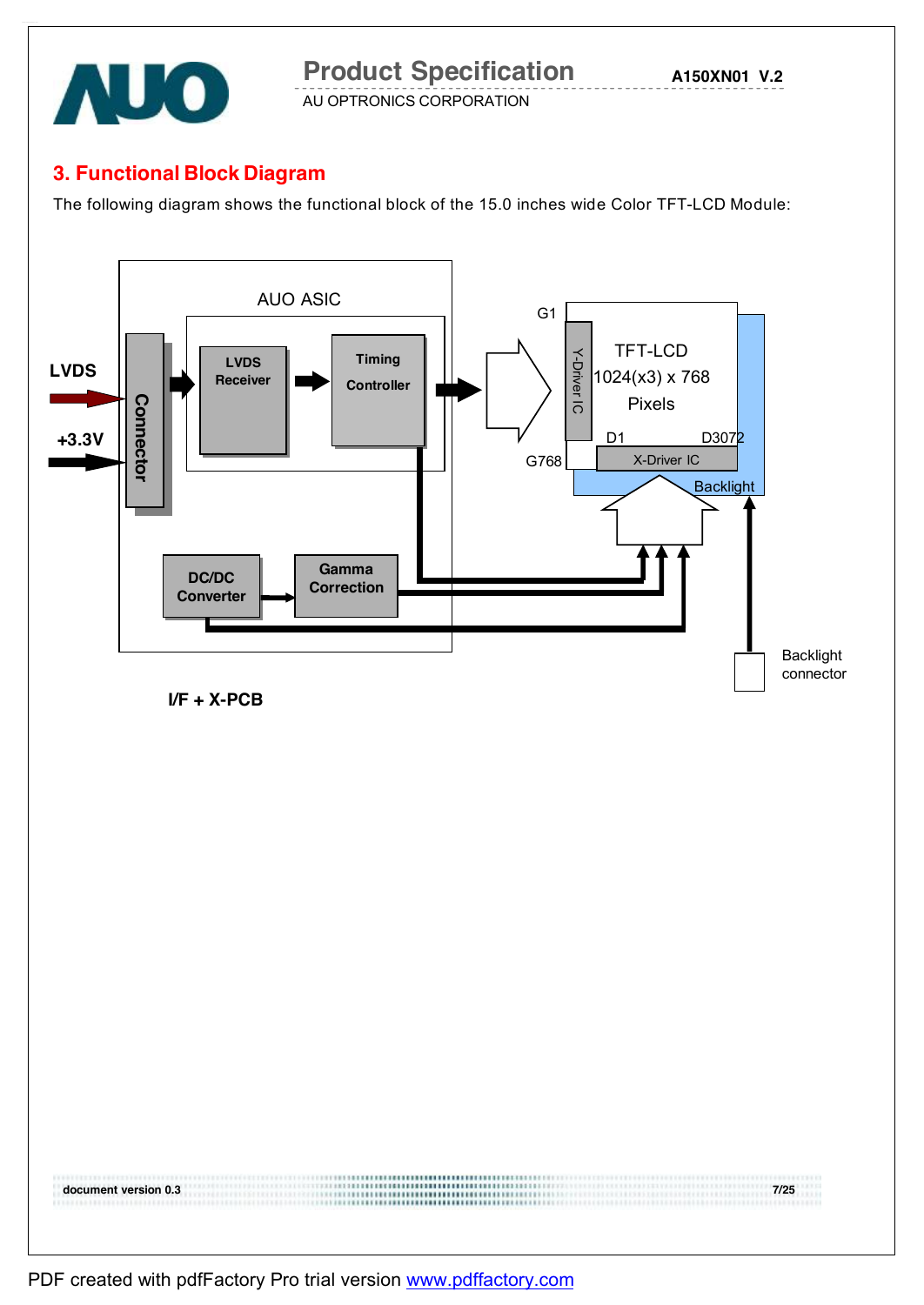

### **4. Absolute Maximum Ratings**

Absolute maximum ratings of the module are as follows:

### **4.1 Absolute Ratings of TFT LCD Module**

| Item                    | Symbol | Min. | Max.   | Unit   | <b>Conditions</b> |
|-------------------------|--------|------|--------|--------|-------------------|
| Logic/LCD Drive Voltage | √DD    | -0.3 | $+4.0$ | [Volt] |                   |

### **4.2 Absolute Ratings of Backlight Unit**

| <b>Item</b>               | <b>Symbol</b> | Min.   | Max. | Unit | <b>Remark</b>                        |
|---------------------------|---------------|--------|------|------|--------------------------------------|
| VLED voltage input        | VLED          |        | 24   |      |                                      |
| <b>VLED</b> current input | ILED          |        |      | mA   |                                      |
| <b>LED Life Time</b>      |               | 10,000 |      |      | Ambient temperature = $25^{\circ}$ C |

**document version 0.3 8/25**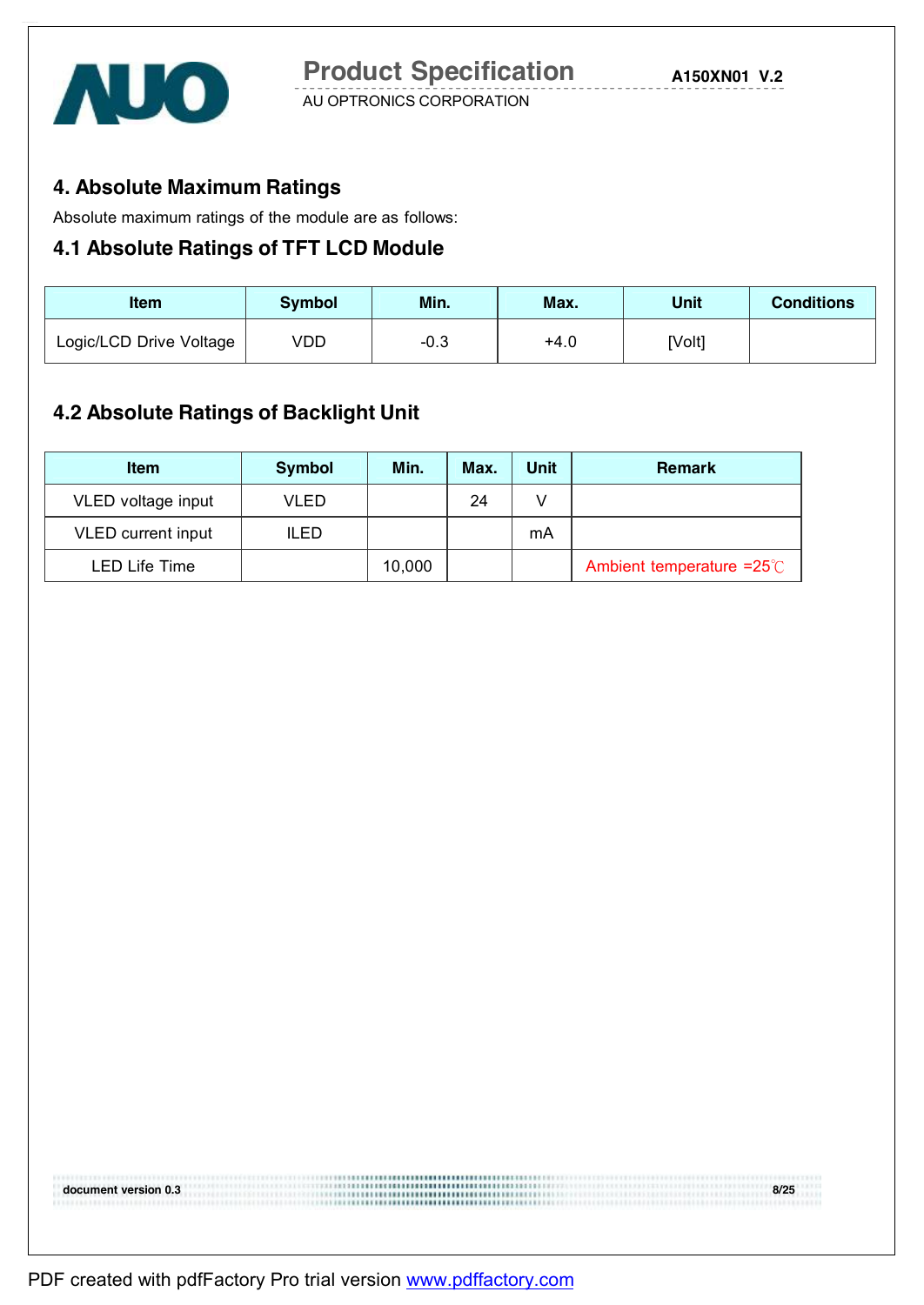



### **5. Electrical characteristics**

### **5.1 TFT LCD Module**

### **5.1.1 Power Specification**

Input power specifications are as follows:

| <b>Symble</b> | <b>Parameter</b>           | Min.                     | Typ. | Max.                     | Unit   | <b>Condition</b>                    |
|---------------|----------------------------|--------------------------|------|--------------------------|--------|-------------------------------------|
| <b>VDD</b>    | Logic/LCD Drive<br>Voltage | 3.0                      | 3.3  | 3.6                      | [Volt] | $\pm 10\%$                          |
| <b>IDD</b>    | <b>VDD</b> current         | $\overline{\phantom{a}}$ | 600  | $\overline{\phantom{a}}$ | [mA]   | Vin=3.3V, Black Pattern,<br>at 60Hz |
| Irush         | <b>LCD Inrush Current</b>  | $\overline{\phantom{0}}$ | 800  |                          | [mA]   | Vin rising time $= 470$ us          |
| <b>PDD</b>    | <b>VDD Power</b>           |                          | 1.98 | $\overline{\phantom{a}}$ | [Watt] | Vin=3.3V, Black Pattern,<br>at 60Hz |

*Note:* Measurement conditions:

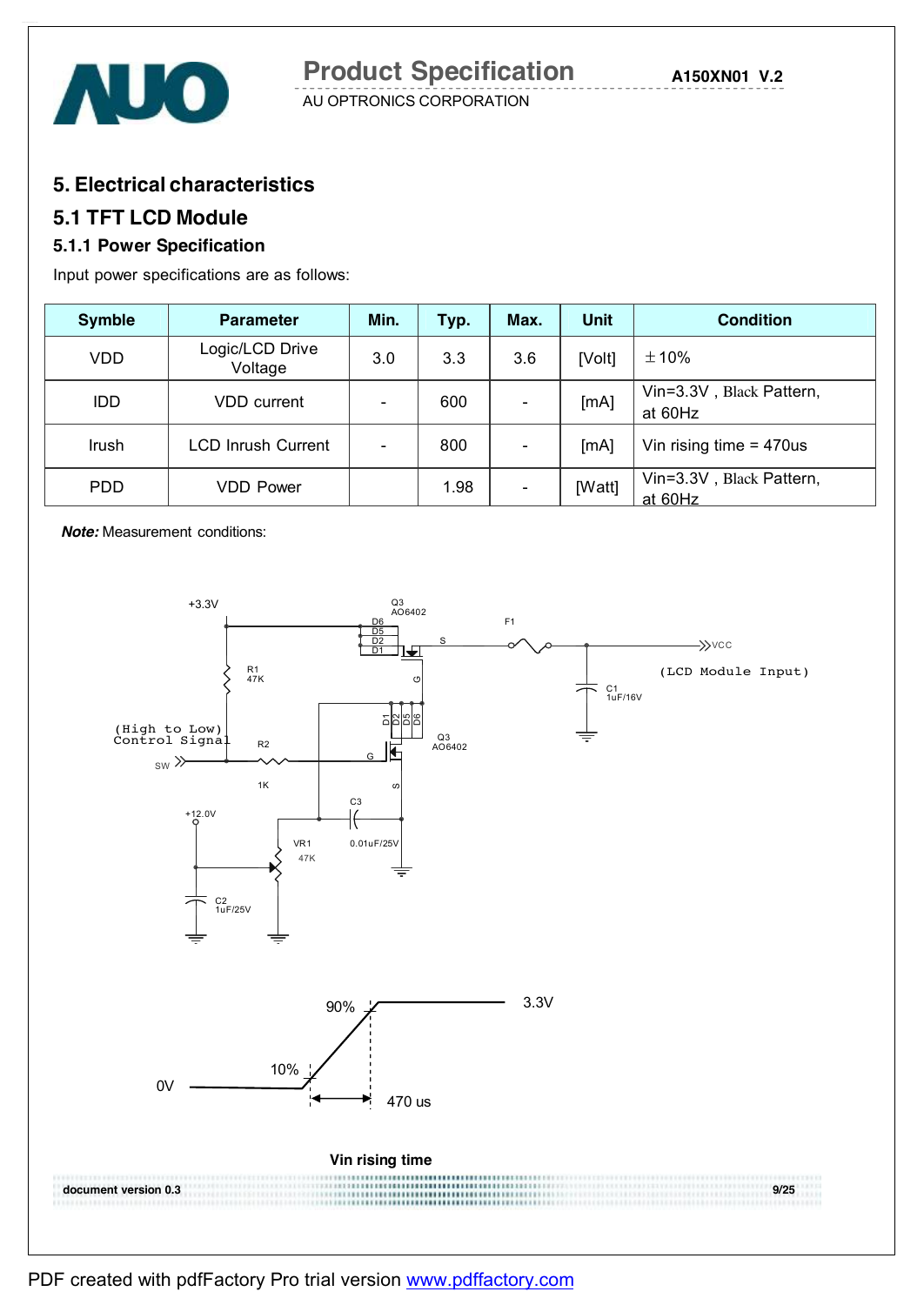

AU OPTRONICS CORPORATION

#### **5.1.2 Signal Electrical Characteristics**

Input signals shall be low or Hi-Z state when Vin is off It is recommended to refer the specifications of SN75LVDS82DGG (Texas Instruments) in detail.

Each signal characteristics are as follows;

| <b>Symbol</b>     | <b>Parameter</b>                             | Min              | <b>Typ</b> | <b>Max</b>               | <b>Units</b> | <b>Condition</b>                                |
|-------------------|----------------------------------------------|------------------|------------|--------------------------|--------------|-------------------------------------------------|
| <b>VTH</b>        | Differential Input<br>High Threshold         |                  |            | 100                      | [mV]         | $VICM = 1.2V$<br>Note1                          |
| <b>VTL</b>        | Differential Input<br>Low Threshold          | $-100$           |            | $\overline{\phantom{a}}$ | [mV]         | $VICM = 1.2V$<br>Note1                          |
| VID               | Input Differential<br>Voltage                | 250              | 350        | 450                      | [mV]         | Note1                                           |
| <b>VICM</b>       | Differential Input<br>Common Mode<br>Voltage | 1.0              | 1.25       | $\overline{2}$           | [V]          | $VTH/VTL = \pm 100mV$<br>Note1                  |
| tRMG              | $CLKIN-/+ = 85MHz$<br>$CLK IN-/+ = 65MHz$    | $-0.4$<br>$-0.6$ |            | 0.4<br>0.6               | ns           | Receiver data input margin<br>Note <sub>2</sub> |
| tRIP1             | Input data position 0                        | tRMG             | 0.0        | tRMG                     |              |                                                 |
| tRIP <sub>0</sub> | Input data position 1                        | $T/7 -  tRMG $   | T/7        | $T/7$ + $ tRMG $         |              |                                                 |
| tRIP6             | Input data position 2                        | 2T/7 -  tRMG     | 2T/7       | $2T/7 +  tRMG $          |              |                                                 |
| tRIP5             | Input data position 3                        | 3T/7 -  tRMG     | 3T/7       | 3T/7 +  tRMG             | ns           | Note <sub>2</sub>                               |
| tRIP4             | Input data position 4                        | 4T/7 -  tRMG     | 4T/7       | $4T/7 +  tRMG $          |              |                                                 |
| tRIP3             | Input data position 5                        | 5T/7 -  tRMG     | 5T/7       | $5T/7 +  tRMG $          |              |                                                 |
| tRIP2             | Input data position 6                        | 6T/7 -  tRMG     | 6T/7       | $6T/7 +  tRMG $          |              |                                                 |

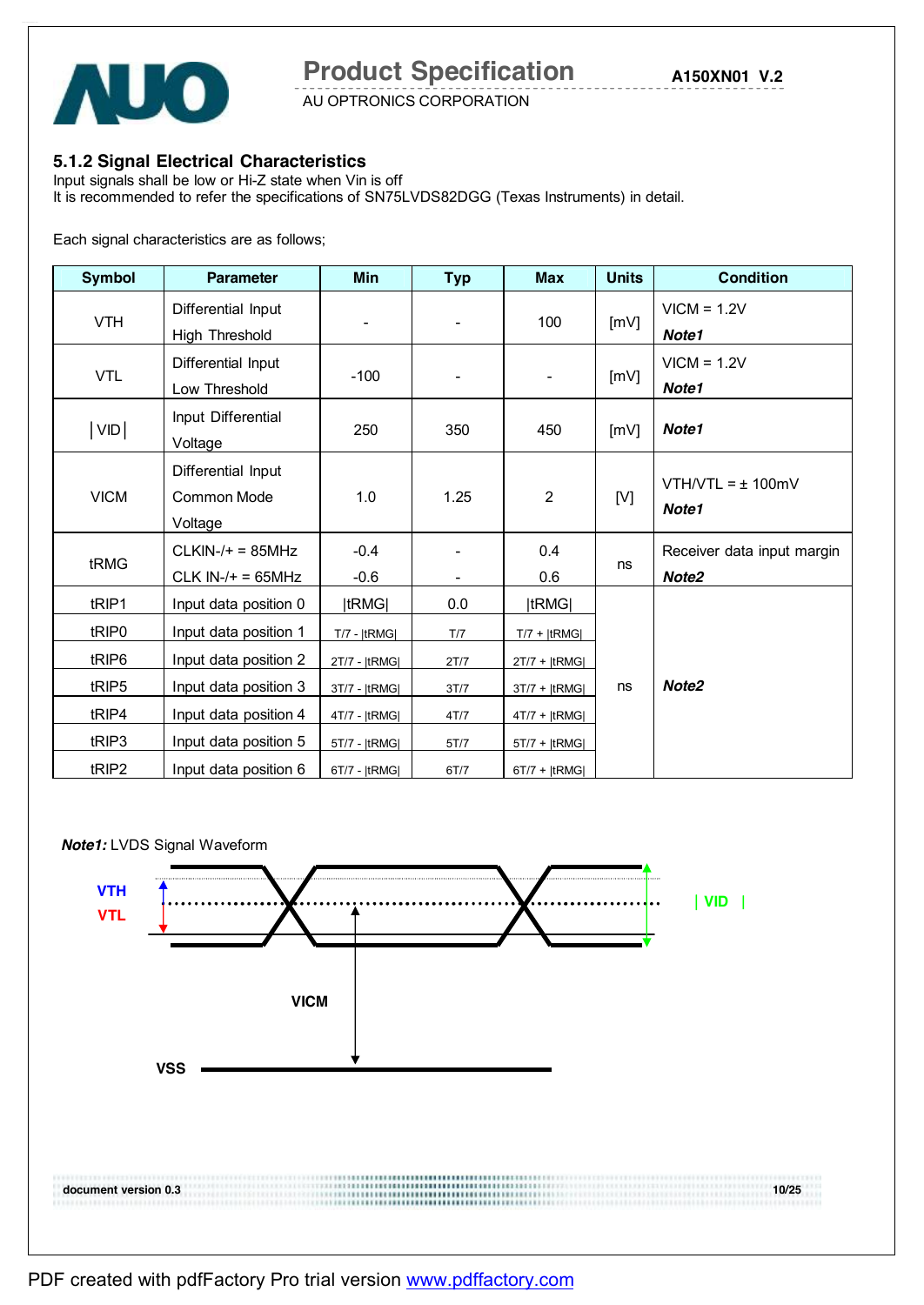

**A150XN01 V.2**

AU OPTRONICS CORPORATION

#### *Note2:* LVDS Input Signal For Timing Specification



#### **5.1.3 Backlight unit**

| <b>Item</b>        | <b>Symbol</b> | Min. | Typ. | Max. | Unit |
|--------------------|---------------|------|------|------|------|
| VLED voltage input | VLED          |      | 21   | 24   |      |
| VLED current input | ILED          |      | 500  |      | mA   |

### **6. Signal Characteristic**

### **6.1 Pixel Format Image**

Following figure shows the relationship of the input signals and LCD pixel format.

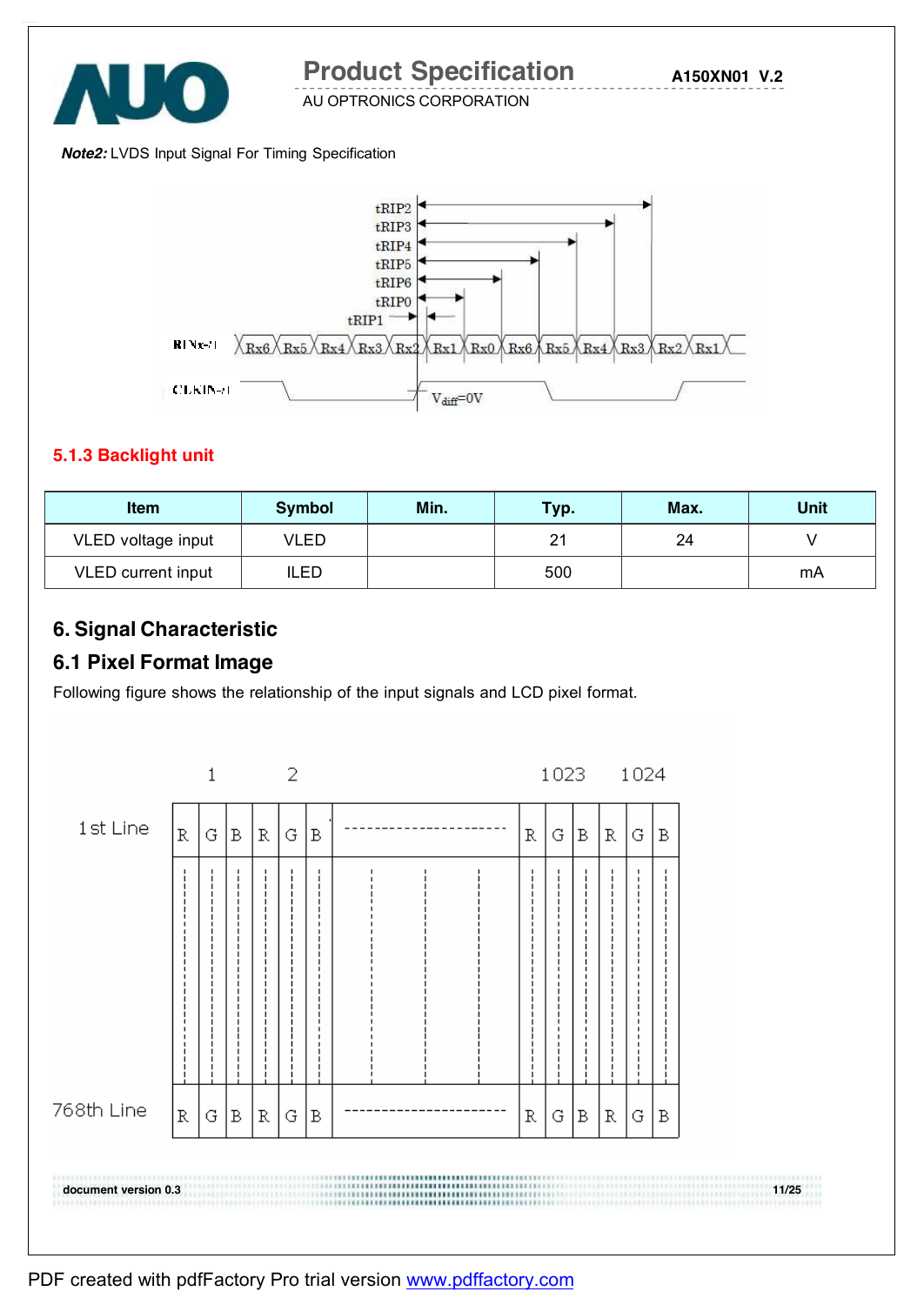

**A150XN01 V.2**

AU OPTRONICS CORPORATION

### **6.2 The Input Data Format**



**document version 0.3 12/25**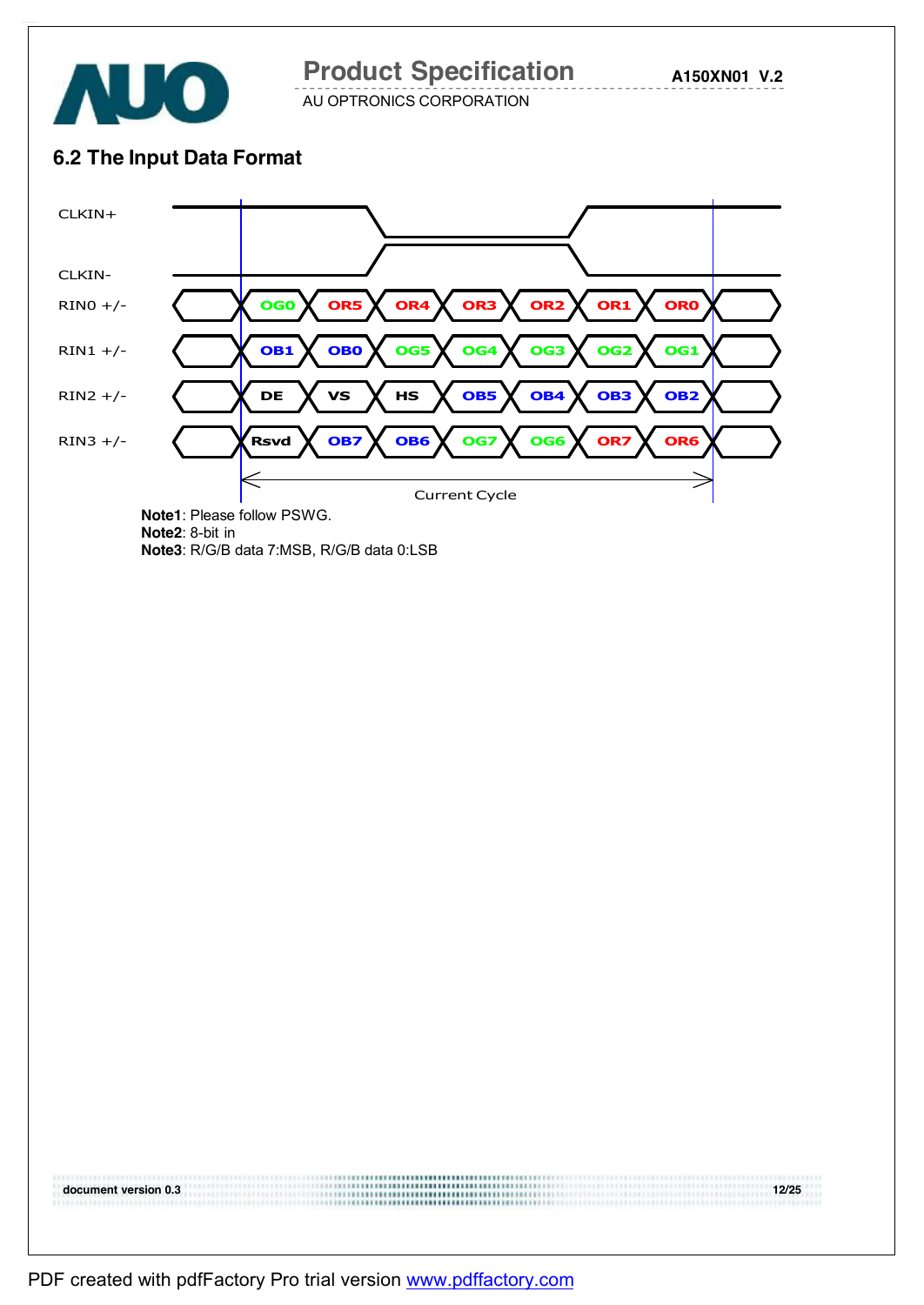

### **6.3 Signal Description**

The module using a pair of LVDS receiver SN75LVDS82(Texas Instruments) or compatible. LVDS is a differential signal technology for LCD interface and high speed data transfer device. Transmitter shall be SN75LVDS83(negative edge sampling) or compatible. The first LVDS port(RxOxxx) transmits odd pixels while the second LVDS port(RxExxx) transmits even pixels.

|                | DF14H-20P-1.25H (HIROSE) |                                                      |          |  |  |  |  |
|----------------|--------------------------|------------------------------------------------------|----------|--|--|--|--|
| Pin No. Symbol |                          | <b>Description</b>                                   |          |  |  |  |  |
| 1              | <b>VDD</b>               | Power Supply, 3.3V (typical)                         |          |  |  |  |  |
| 2              | VDD                      | Power Supply, 3.3V (typical)                         |          |  |  |  |  |
| 3              | <b>VSS</b>               | Ground                                               |          |  |  |  |  |
| 4              | <b>VSS</b>               | Ground                                               |          |  |  |  |  |
| 5              | Rin0-                    | - LVDS differential data input (R0-R5, G0)           |          |  |  |  |  |
| 6              | $Rin0+$                  | + LVDS differential data input (R0-R5, G0)           |          |  |  |  |  |
| 7              | VSS                      | Ground                                               |          |  |  |  |  |
| 8              | Rin1-                    | - LVDS differential data input (G1-G5, B0-B1)        |          |  |  |  |  |
| 9              | $Rin1+$                  | + LVDS differential data input (G1-G5, B0-B1)        |          |  |  |  |  |
| 10             | <b>VSS</b>               | Ground                                               |          |  |  |  |  |
| 11             | Rin2-                    | - LVDS differential data input (B2-B5, HS, VS, DE)   |          |  |  |  |  |
| 12             | $Rin2+$                  | + LVDS differential data input (B2-B5, HS, VS, DE)   |          |  |  |  |  |
| 13             | <b>VSS</b>               | Ground                                               |          |  |  |  |  |
| 14             | CIKIN-                   | - LVDS differential clock input                      |          |  |  |  |  |
| 15             | CIkIN+                   | + LVDS differential clock input                      |          |  |  |  |  |
| 16             | <b>VSS</b>               | Ground                                               |          |  |  |  |  |
| 17             | Rin3-                    | - LVDS differential data input (R6-R7, G6-G7, B6-B7) |          |  |  |  |  |
| 18             | $Rin3+$                  | - LVDS differential data input (R6-R7, G6-G7, B6-B7) |          |  |  |  |  |
|                |                          | H: 180 degree rotation                               |          |  |  |  |  |
| 19             | <b>RL/UD</b>             | L: Normal mode                                       |          |  |  |  |  |
| 20             | <b>SEL LVDS</b>          | H: NS alike<br>L: Thine alike                        | (Note 1) |  |  |  |  |

PDF created with pdfFactory Pro trial version [www.pdffactory.com](http://www.pdffactory.com)

**document version 0.3 13/25**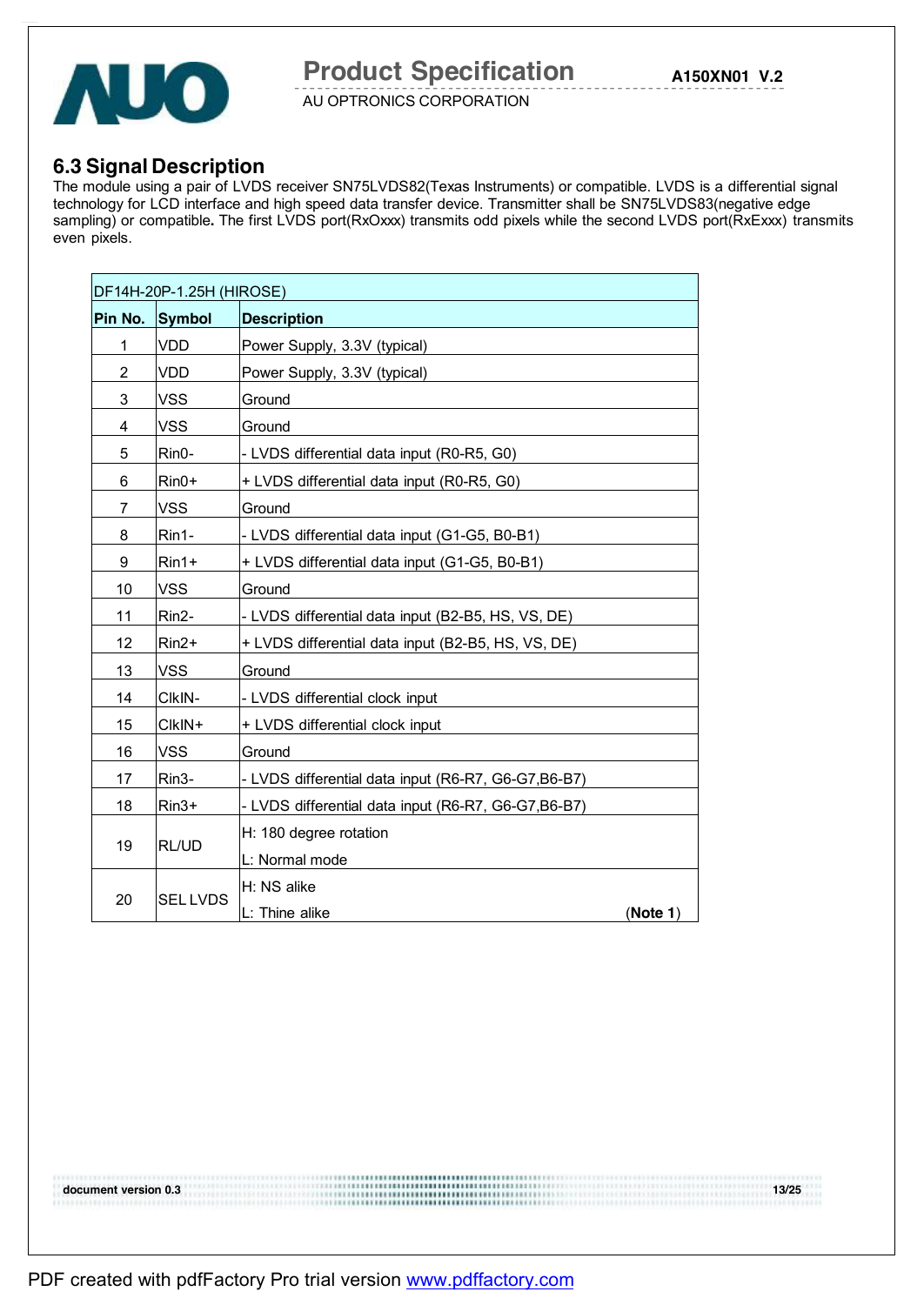

**A150XN01 V.2**

AU OPTRONICS CORPORATION

**Note 1** :

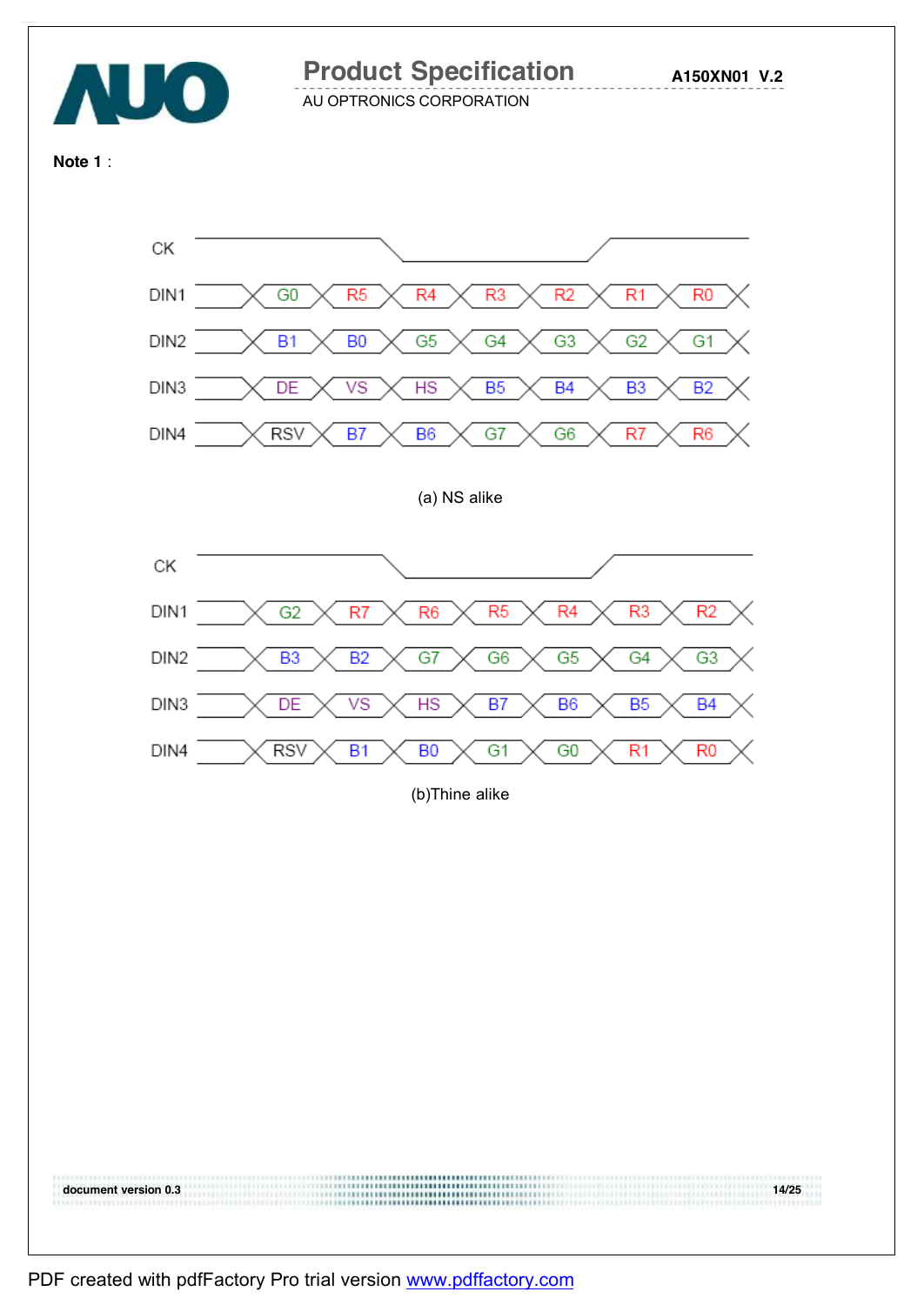

### **6.4 Interface Timing**

### **6.4.1 Timing Characteristics**

| Signal       | <b>Item</b>         | <b>Symbol</b> | Min  | <b>Typ</b> | Max  | Unit        |
|--------------|---------------------|---------------|------|------------|------|-------------|
| Clock Timing | Clock frequency     | Tclk          | 50   | 65         | 81   | <b>MHz</b>  |
|              | Horizontal active   | Tdisp(h)      | 1024 | 1024       | 1024 | Tclk        |
| Hsync Timing | Horizontal blanking | Tblk(h)       | 30   | 320        | 1024 | <b>Tclk</b> |
|              | Horizontal period   | Th            | 1054 | 1344       | 2048 | Tck         |
|              | Vertical active     | Tdisp(v)      | 768  | 768        | 768  | Th          |
| Vsync Timing | Vertical blanking   | Tblk(v)       | 8    | 38         | 256  | Th<br>Th    |
|              | Vertical period     | Tv            | 776  | 806        | 1024 |             |

Note: DE mode only

Note: Typical value refer to VESA STANDARD

**document version 0.3 15/25**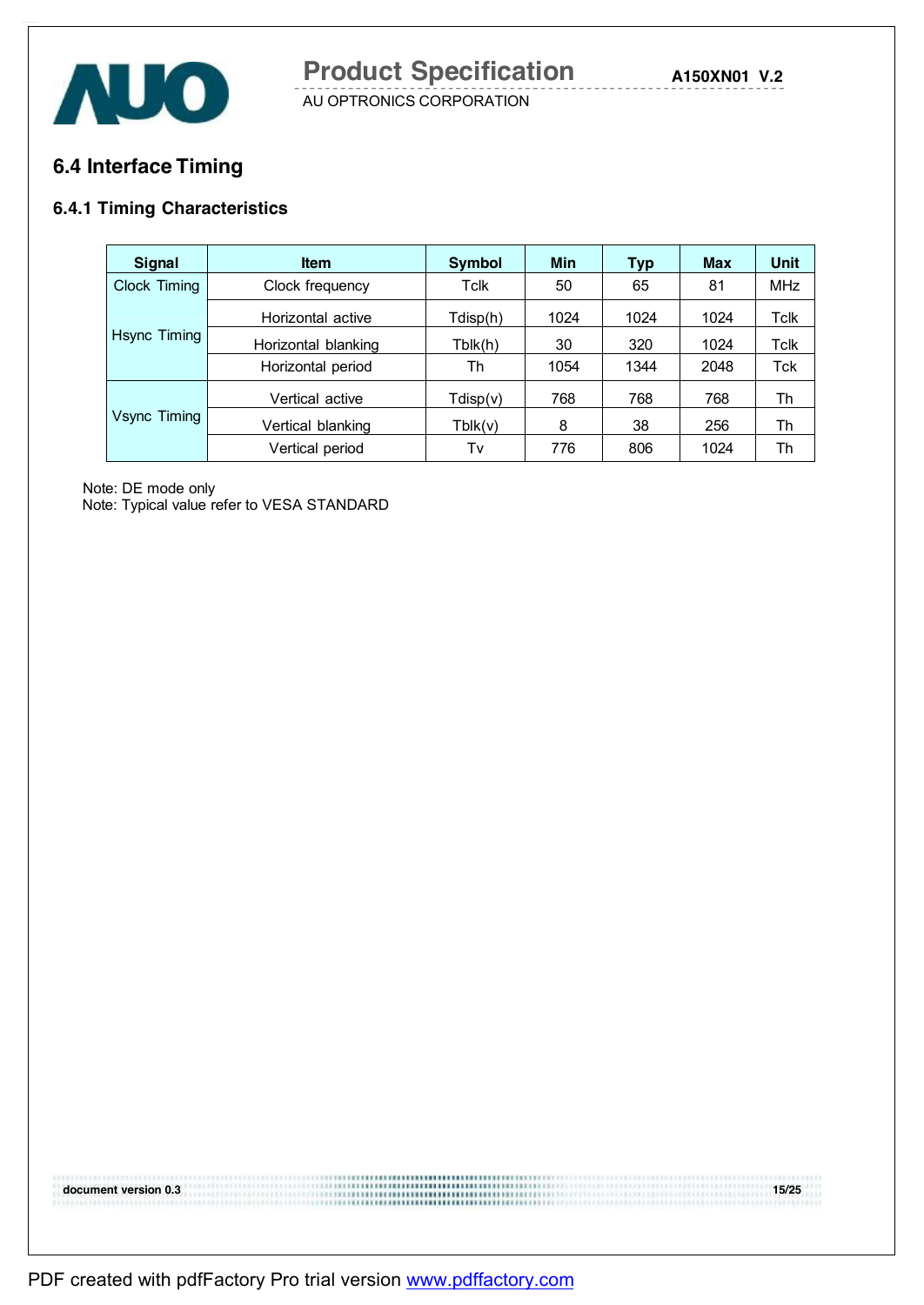

**A150XN01 V.2**

AU OPTRONICS CORPORATION

### **6.4.2 Timing Diagram**



PDF created with pdfFactory Pro trial version [www.pdffactory.com](http://www.pdffactory.com)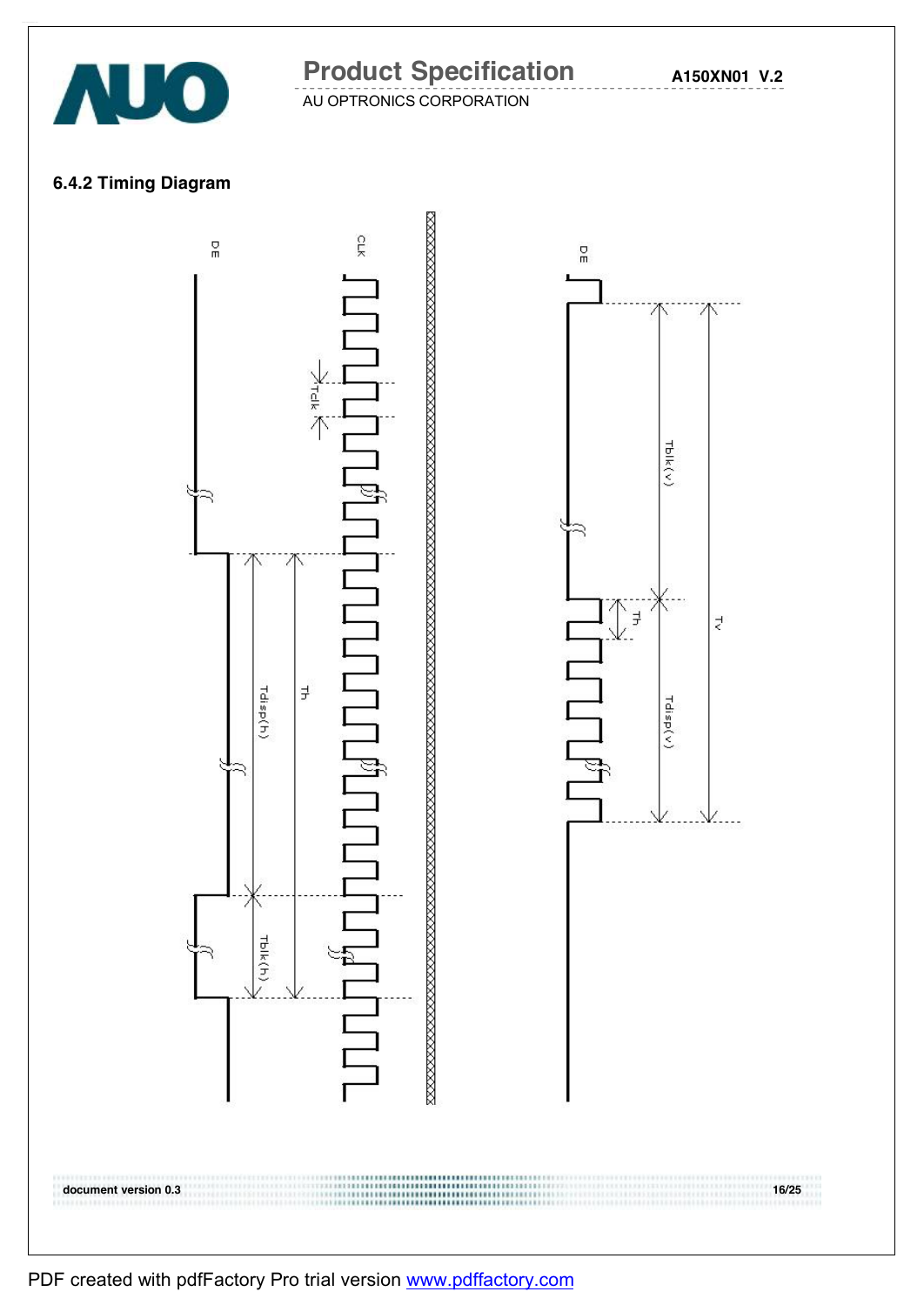

**A150XN01 V.2**

AU OPTRONICS CORPORATION

# **6.5 Color Input Data Reference**

#### **Color Data Reference**

|                |                                   | <b>Input Color Data</b> |             |             |              |              |              |    |                |           |    |              |              |              |          |    |              |              |              |              |              |              |              |    |                |
|----------------|-----------------------------------|-------------------------|-------------|-------------|--------------|--------------|--------------|----|----------------|-----------|----|--------------|--------------|--------------|----------|----|--------------|--------------|--------------|--------------|--------------|--------------|--------------|----|----------------|
|                | Color                             |                         |             |             |              | <b>RED</b>   |              |    |                |           |    |              |              | <b>GREEN</b> |          |    |              |              |              |              | <b>BLUE</b>  |              |              |    |                |
|                |                                   | RT<br>(M)               | Ró          | R5          | R4           | R3           | R2           | R1 | RO<br>$\omega$ | RJ<br>(M) | Ró | R5           | R4           | R3           | R2       | R1 | RO<br>ω      | RT<br>(M)    | R6           | R5           | R4           | R3           | R2           | R1 | RO<br>$\omega$ |
|                | <b>Black</b>                      | 0                       | 0           | 0           | 0            | 0            | 0            | 0  | 0              | 0         | 0  | 0            | 0            | 0            | 0        | 0  | 0            | 0            | 0            | 0            | 0            | 0            | 0            | 0  | 0              |
|                | Red<br>(255)                      | 1                       | 1           | 1           | 1            | 1            | 1            | 1  | 1              | 0         | 0  | 0            | 0            | 0            | 0        | 0  | 0            | 0            | 0            | 0            | 0            | 0            | 0            | 0  | 0              |
|                | Green<br>(255)                    | 0                       | 0           | 0           | 0            | 0            | 0            | 0  | 0              | 1         | 1  | 1            | 1            | 1            | 1        | 1  | $\mathbf{1}$ | 0            | 0            | 0            | 0            | 0            | 0            | 0  | 0              |
| Basic<br>Color | <b>Blue</b><br>(255)              | 0                       | 0           | 0           | 0            | 0            | 0            | 0  | 0              | 0         | 0  | 0            | 0            | 0            | 0        | 0  | 0            | 1            | 1            | 1            | 1            | 1            | 1            | 1  | 1              |
|                | C <sub>T</sub> an                 | 0                       | 0           | 0           | 0            | 0            | 0            | 0  | 0              | 1         | 1  | 1            | $\mathbf{1}$ | 1            | 1        | 1  | $\mathbf{1}$ | 1            | 1            | 1            | 1            | 1            | 1            | 1  | 1              |
|                | Magenta                           | $\mathbf 1$             | $\mathbf 1$ | $\mathbf 1$ | $\mathbf{1}$ | $\mathbf{1}$ | $\mathbf{1}$ | 1  | $\mathbf{1}$   | 0         | 0  | 0            | 0            | 0            | $\bf{0}$ | 0  | 0            | $\mathbf{1}$ | $\mathbf{1}$ | $\mathbf{1}$ | $\mathbf 1$  | $\mathbf{1}$ | $\mathbf{1}$ | 1  | 1              |
|                | <b>Yellow</b>                     | 1                       | 1           | 1           | 1            | 1            | 1            | 1  | 1              | 1         | 1  | 1            | 1            | 1            | 1        | 1  | 1            | 0            | 0            | 0            | 0            | 0            | 0            | 0  | 0              |
|                | White                             | $\mathbf{1}$            | 1           | 1           | $\mathbf{1}$ | 1            | 1            | 1  | 1              | 1         | 1  | $\mathbf{1}$ | 1            | 1            | 1        | 1  | 1            | $\mathbf{1}$ | $\mathbf{1}$ | 1            | 1            | 1            | 1            | 1  | $\mathbf{1}$   |
|                | <b>RED</b><br>(000)               | 0                       | 0           | 0           | 0            | 0            | 0            | 0  | 0              | 0         | 0  | 0            | 0            | 0            | 0        | 0  | 0            | 0            | 0            | 0            | 0            | 0            | 0            | 0  | 0              |
|                | <b>RED</b><br>(001)               | 0                       | 0           | 0           | 0            | 0            | 0            | 0  | 1              | 0         | 0  | 0            | 0            | 0            | 0        | 0  | 0            | 0            | 0            | 0            | 0            | 0            | 0            | 0  | 0              |
| <b>RED</b>     | $\overline{\phantom{0}}$          |                         |             |             |              |              |              |    |                |           |    |              |              |              |          |    |              |              |              |              |              |              |              |    |                |
|                | <b>RED</b>                        | 1                       | 1           | 1           | 1            | 1            | 1            | 1  | 0              | 0         | 0  | 0            | 0            | 0            | 0        | 0  | 0            | 0            | 0            | 0            | 0            | 0            | 0            | 0  | 0              |
|                | (254)<br><b>RED</b>               | 1                       | 1           | 1           | 1            | 1            | 1            | 1  | 1              | 0         | 0  | 0            | 0            | 0            | 0        | 0  | 0            | 0            | 0            | 0            | 0            | 0            | 0            | 0  | 0              |
|                | (255)<br>GREEN                    | 0                       | 0           | 0           | 0            | 0            | 0            | 0  | 0              | 0         | 0  | 0            | 0            | 0            | 0        | 0  | 0            | 0            | 0            | 0            | 0            | 0            | 0            | 0  | 0              |
|                | (000)<br>GREEM                    | 0                       | 0           | 0           | 0            | 0            | 0            | 0  | 0              | 0         | 0  | 0            | 0            | 0            | 0        | 0  | 1            | 0            | 0            | 0            | 0            | 0            | 0            | 0  | 0              |
| <b>GREEN</b>   | (001)<br>$\overline{\phantom{0}}$ |                         |             |             |              |              |              |    |                |           |    |              |              |              |          |    |              |              |              |              |              |              |              |    |                |
|                | GREEN                             | 0                       | 0           | 0           | 0            | 0            | 0            | 0  | 0              | 1         | 1  | 1            | 1            | 1            | 1        | 1  | 0            | 0            | 0            | 0            | 0            | 0            | 0            | 0  | 0              |
|                | (254)<br><b>GREEN</b><br>(255)    | 0                       | 0           | 0           | 0            | 0            | 0            | 0  | 0              | 1         | 1  | 1            | 1            | 1            | 1        | 1  | 1            | 0            | 0            | 0            | 0            | 0            | 0            | 0  | 0              |
|                | <b>BLUE</b><br>(000)              | 0                       | 0           | 0           | 0            | 0            | 0            | 0  | 0              | 0         | 0  | 0            | 0            | 0            | 0        | 0  | 0            | 0            | 0            | 0            | 0            | 0            | 0            | 0  | 0              |
|                | <b>BLUE</b><br>(001)              | 0                       | 0           | 0           | 0            | 0            | 0            | 0  | 0              | 0         | 0  | 0            | 0            | 0            | 0        | 0  | 0            | 0            | 0            | 0            | 0            | 0            | 0            | 0  | 1              |
| <b>BLUE</b>    | $\overline{\phantom{0}}$          |                         |             |             |              |              |              |    |                |           |    |              |              |              |          |    |              |              |              |              |              |              |              |    |                |
|                | <b>BLUE</b><br>(254)              | 0                       | 0           | 0           | 0            | 0            | 0            | 0  | 0              | 0         | 0  | 0            | 0            | 0            | 0        | 0  | 0            | 1            | 1            | 1            | 1            | 1            | 1            | 1  | 0              |
|                | <b>BLUE</b><br>(255)              | 0                       | 0           | 0           | 0            | 0            | 0            | 0  | 0              | 0         | 0  | 0            | 0            | 0            | 0        | 0  | 0            | $\mathbf{1}$ | $\mathbf{1}$ | 1            | $\mathbf{1}$ | $\mathbf{1}$ | 1            | 1  | 1              |
|                |                                   |                         |             |             |              |              |              |    |                |           |    |              |              |              |          |    |              |              |              |              |              |              |              |    |                |

**document version 0.3 17/25**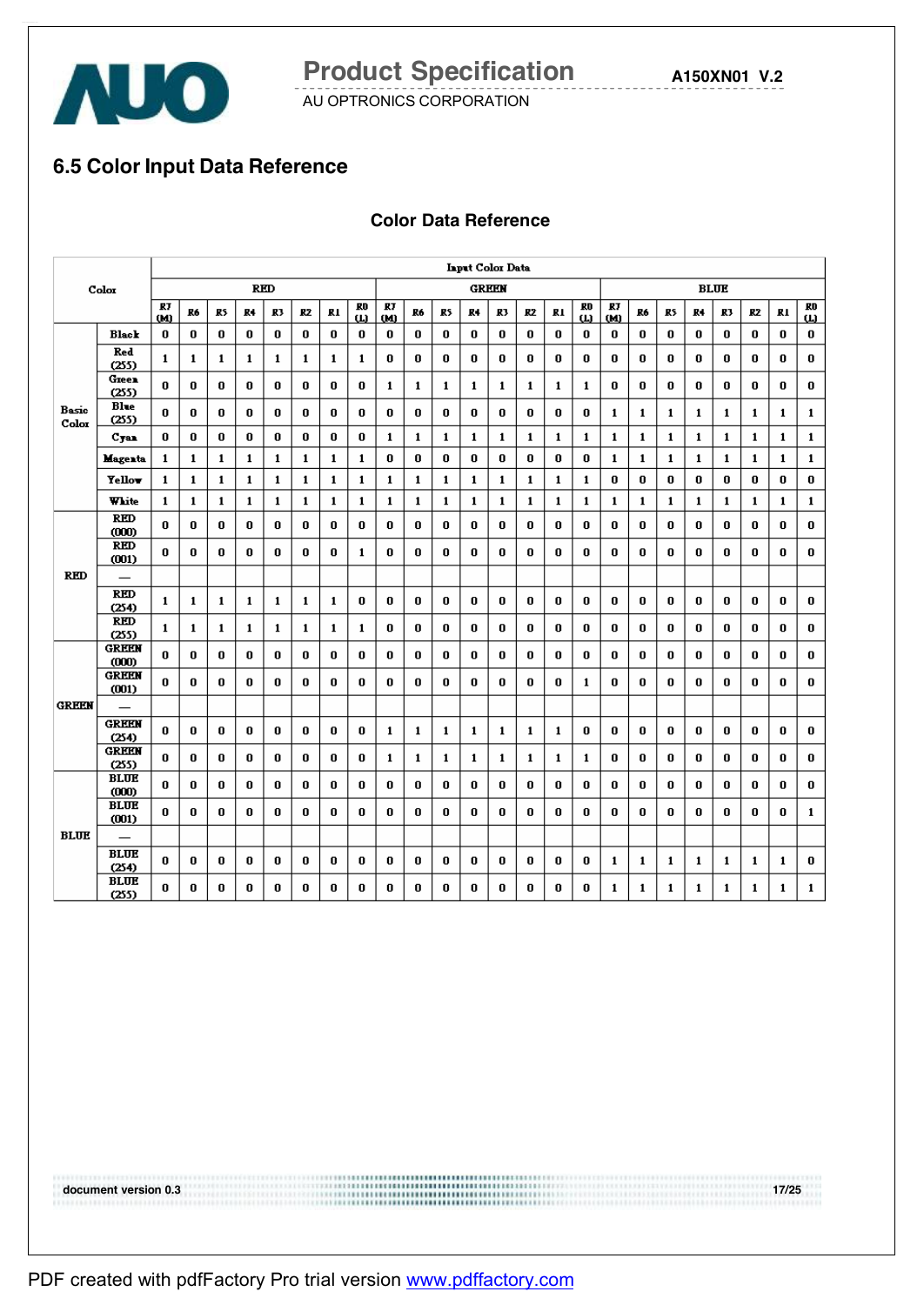

AU OPTRONICS CORPORATION

### **6.6 Power ON/OFF Sequence**

Vin power and lamp on/off sequence is as follows. Interface signals are also shown in the chart. Signals from any system shall be Hi-Z state or low level when Vin is off.



#### **Power Sequence Timing**

| <b>Parameter</b> |                | <b>Value</b>                 |                | <b>Unit</b> |
|------------------|----------------|------------------------------|----------------|-------------|
|                  | Min.           | Typ.                         | Max.           |             |
| T <sub>1</sub>   | 0.5            | $\overline{\phantom{0}}$     | 10             | [ms]        |
| T <sub>2</sub>   | 30             | 40                           | 50             | [ms]        |
| T <sub>3</sub>   | 200            | $\qquad \qquad \blacksquare$ | -              | [ms]        |
| T4               | 100            | $\qquad \qquad \blacksquare$ | $\blacksquare$ | [ms]        |
| T <sub>5</sub>   | 0              | 16                           | 50             | [ms]        |
| T6               | $\blacksquare$ | $\overline{\phantom{0}}$     | 10             | [ms]        |
| T7               | 1000           | $\overline{\phantom{0}}$     | -              | [ms]        |

**document version 0.3 18/25**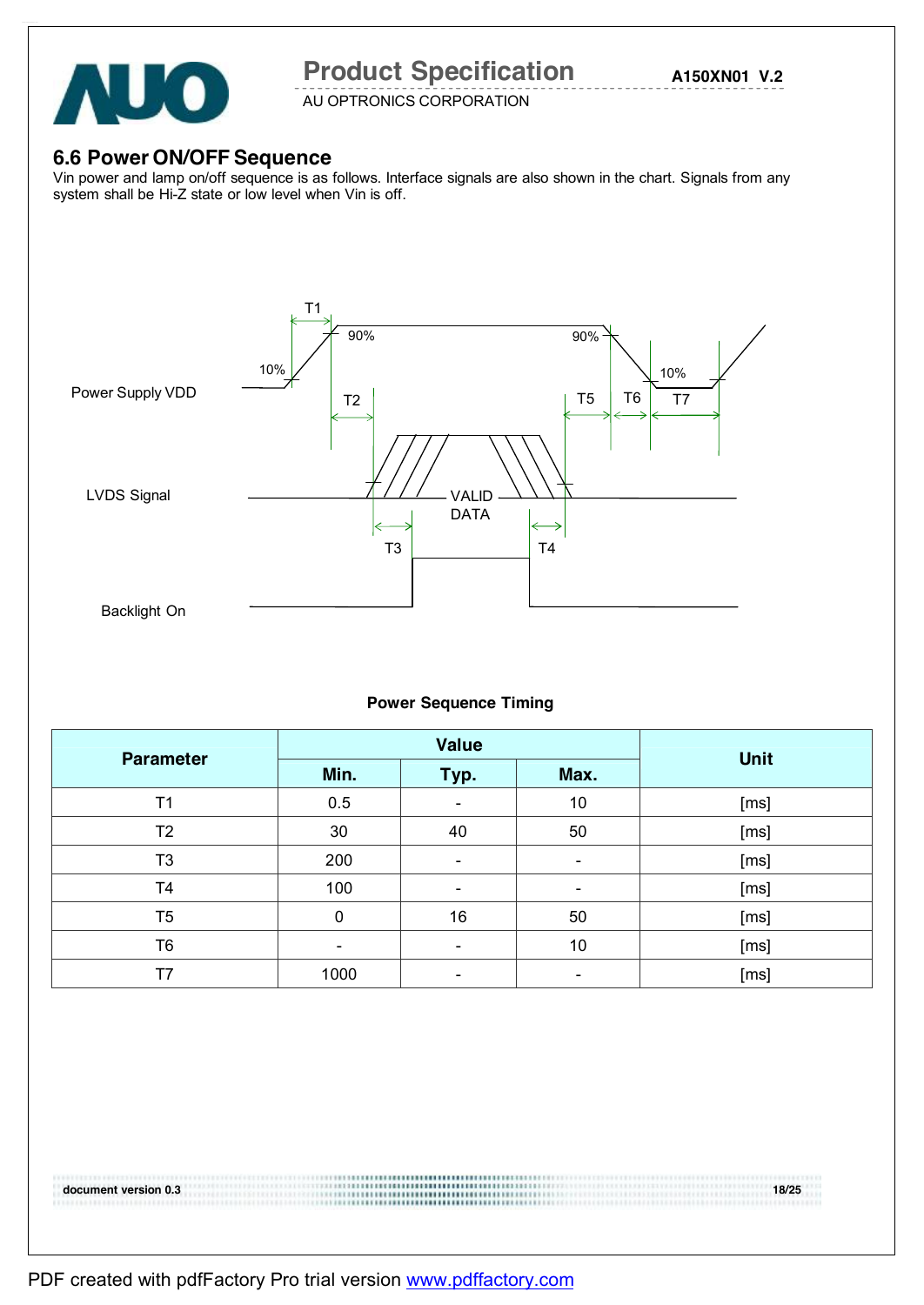

# **7. Connector & Pin Assignment**

Physical interface is described as for the connector on module.These connectors are capable of accommodating the following signals and will be following components.

### **7.1 TFT LCD Module**

### **7.1.1 Connector**

| <b>Connector Name / Designation</b> | Interface Connector / Interface card |  |  |  |  |
|-------------------------------------|--------------------------------------|--|--|--|--|
| Manufacturer                        | <b>HIROSE</b>                        |  |  |  |  |
| Type Part Number                    | HRS DF14H-20P-1.25H (56)             |  |  |  |  |

#### **7.1.2 Pin Assignment**

| Pin# | <b>Signal Name</b> | Pin#           | <b>Signal Name</b> |
|------|--------------------|----------------|--------------------|
| 1    | <b>VDD</b>         | $\overline{2}$ | <b>VDD</b>         |
| 3    | <b>VSS</b>         | 4              | <b>VSS</b>         |
| 5    | Rin0-              | 6              | $Rin0+$            |
| 7    | <b>VSS</b>         | 8              | Rin1-              |
| 9    | $Rin1+$            | 10             | <b>VSS</b>         |
| 11   | Rin2-              | 12             | $Rin2+$            |
| 13   | <b>VSS</b>         | 14             | CIkIN-             |
| 15   | CIkIN+             | 16             | <b>VSS</b>         |
| 17   | Rin3-              | 18             | $Rin3+$            |
| 19   | RL/UD              | 20             | <b>SELLVDS</b>     |

**document version 0.3 19/25**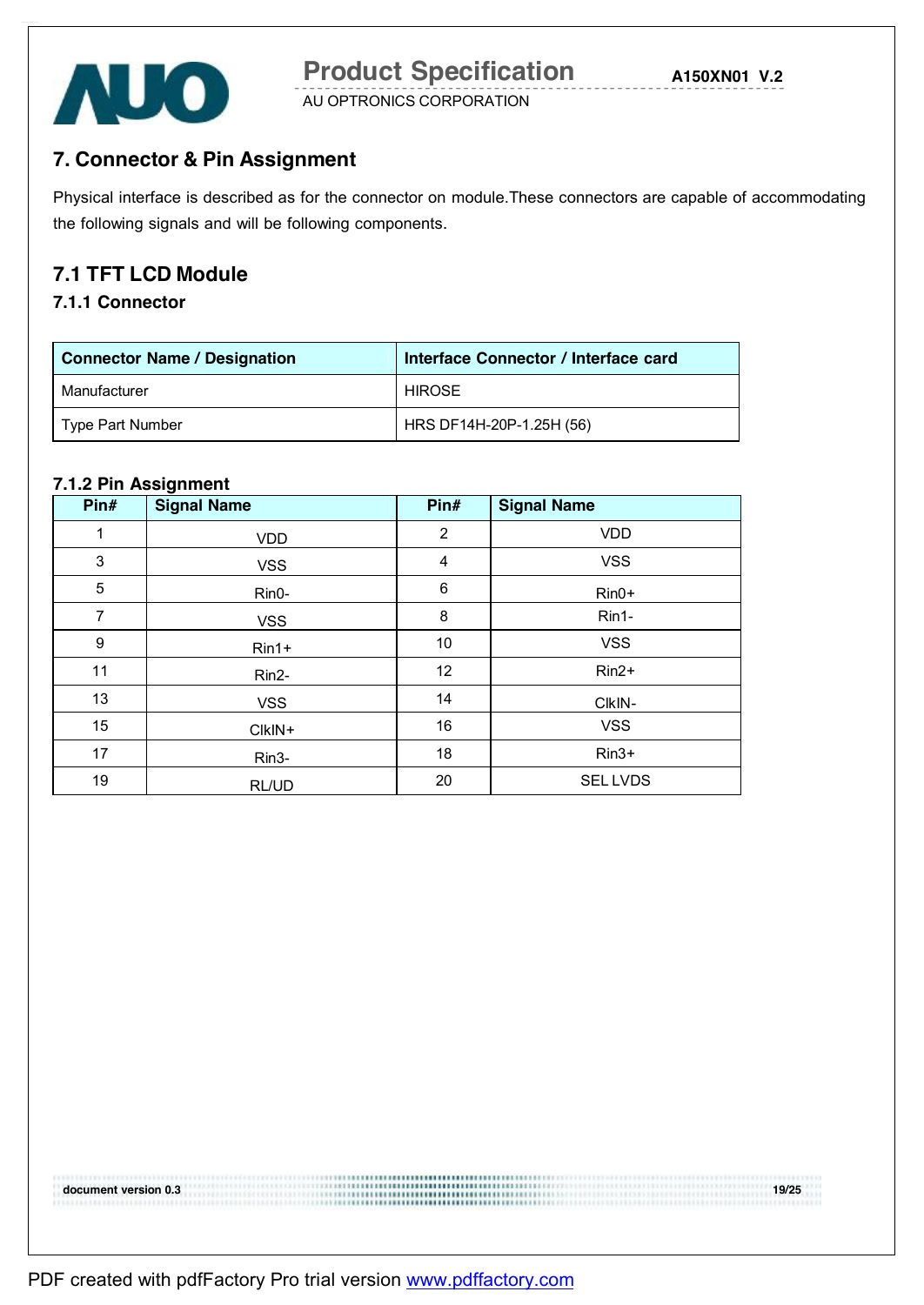

**7.2 Backlight Unit** 

Physical interface is described as for the connector on module. These connectors are capable of accommodating the following signals and will be following components.

#### **7.2.1 Connector**

| <b>Connector Name / Designation</b> | <b>Lightbar Connector / Backlight Lightbar</b> |
|-------------------------------------|------------------------------------------------|
| Manufacturer                        | JST                                            |
| Type Part Number                    | PHR-2                                          |

#### **7.2.2 Pin Assignment**

| Pin# | <b>Signal Name</b> | Pin $#$ | <b>Signal Name</b> |
|------|--------------------|---------|--------------------|
|      | <sup>2</sup> ower  |         | GND                |

**document version 0.3 20/25**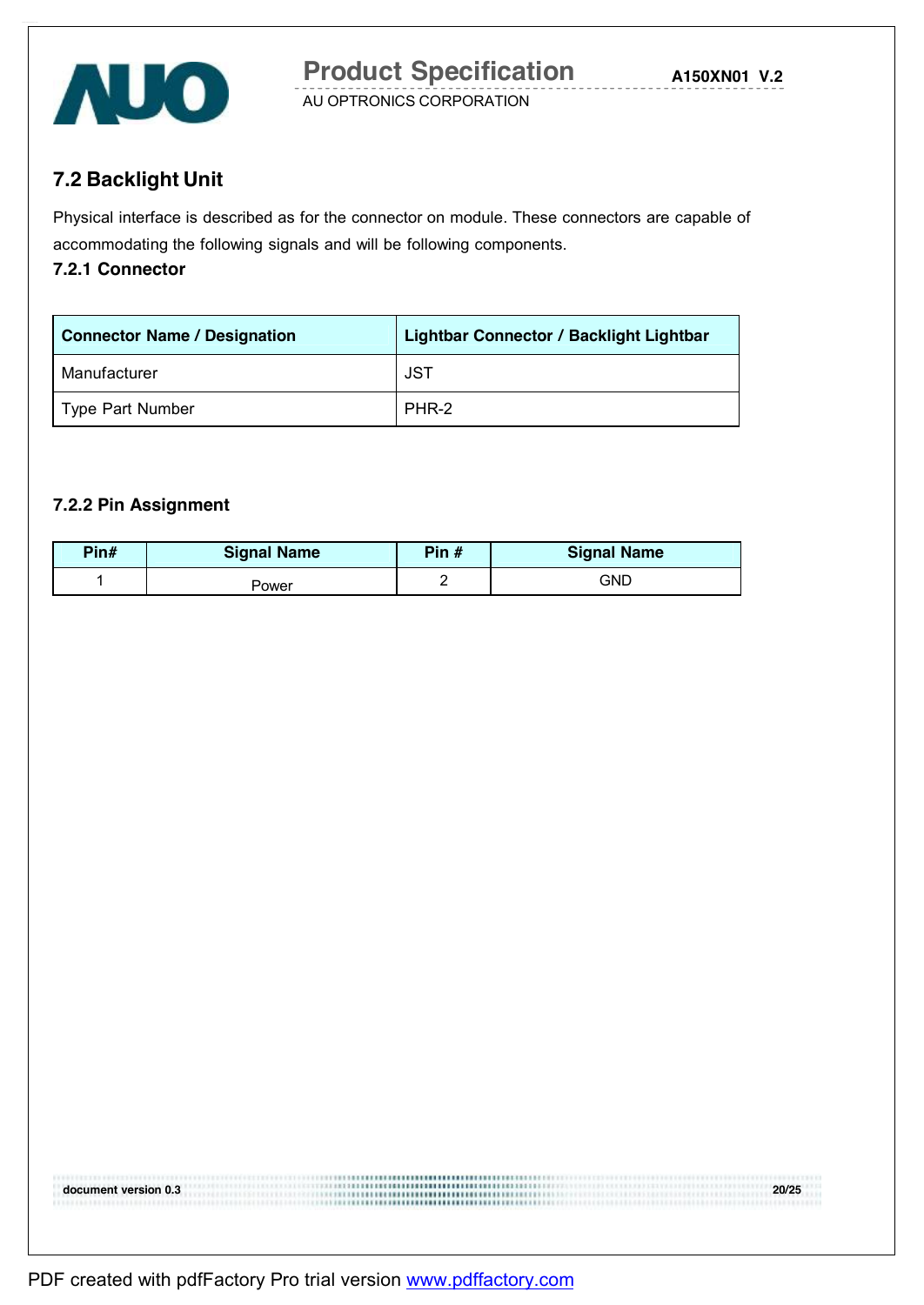

### **8. Reliability Test**

Environment test conditions are listed as following table.

| No.            | <b>Test items</b>                  | <b>Conditions</b>                                                                                                                                                                               | <b>Remark</b>                              |
|----------------|------------------------------------|-------------------------------------------------------------------------------------------------------------------------------------------------------------------------------------------------|--------------------------------------------|
| 1              | High temperature storage           | Ta= $70^{\circ}$ C<br>240Hrs                                                                                                                                                                    |                                            |
| $\overline{2}$ | Low temperature storage            | Ta= -20 $\degree$ C<br>240Hrs                                                                                                                                                                   |                                            |
| 3              | High temperature operation         | $Tp = 70^{\circ}$<br>240Hrs                                                                                                                                                                     |                                            |
| 4              | Low temperature operation          | Ta= $0^{\circ}$ C<br>240Hrs                                                                                                                                                                     |                                            |
| 5              | High temperature and high humidity | Tp= 50℃, 80% RH<br>240Hrs                                                                                                                                                                       | Operation                                  |
| 6              | Thermal shock                      | -20°C to +60°C, Ramp $\leq$ 20°C/min,<br>Duration at Temp. = 30min, Test Cycles =                                                                                                               | Non-operation                              |
| 7              | Vibration                          | Frequency range<br>$: 8 - 33.3$ Hz<br><b>Stoke</b><br>: 1.3mm<br>: $3.0G$ , $33.3 \sim 400Hz$<br>Sweep<br>Cycle<br>: 15 minutes<br>2 hours for each direction of X,Z<br>4 hours for Y direction | <b>JIS D1601,</b><br>$A-10$<br>Condition A |
| 8              | Mechanical shock                   | 100G, 6ms, ±X, ±Y, ±Z<br>1 times for each direction                                                                                                                                             | JIS C0041,<br>$A - 7$<br>Condition C       |
| 9              | Vibration (with carton)            | Random vibration:<br>$0.015G^2$ /Hz from 5~200Hz<br>-6dB/octave from 200~500Hz                                                                                                                  | IEC 68-34                                  |
| 10             | Drop (with carton)                 | Height: 60cm<br>1 corner, 3 edges, 6 surfaces                                                                                                                                                   | <b>JIS Z0202</b>                           |
| 11             | Electro Static discharge (ESD)     | Contact Discharge: ±8KV, 150pF(330Ω)<br>1sec, 8 points, 25 times/ point.<br>Air Discharge: $\pm$ 15KV, 150pF(330 $\Omega$ )<br>1sec, 8 points, 25 times/ point.                                 | Operation &<br>Non-operation               |

- Note 1: The TFT-LCD module will not sustain damage after being subjected to 100 cycles of rapid temperature change. A cycle of rapid temperature change consists of varying the temperature from -10 $\degree$  to 80 $\degree$ C, and back again. Power is not applied during the test. After temperature cycling, the unit is placed in normal room ambient for at least 4 hours before power on.
- Note 2: According to EN61000-4-2 , ESD class B: Some performance degradation allowed. No data lost. Self-recoverable. No hardware failures.

**document version 0.3 21/25**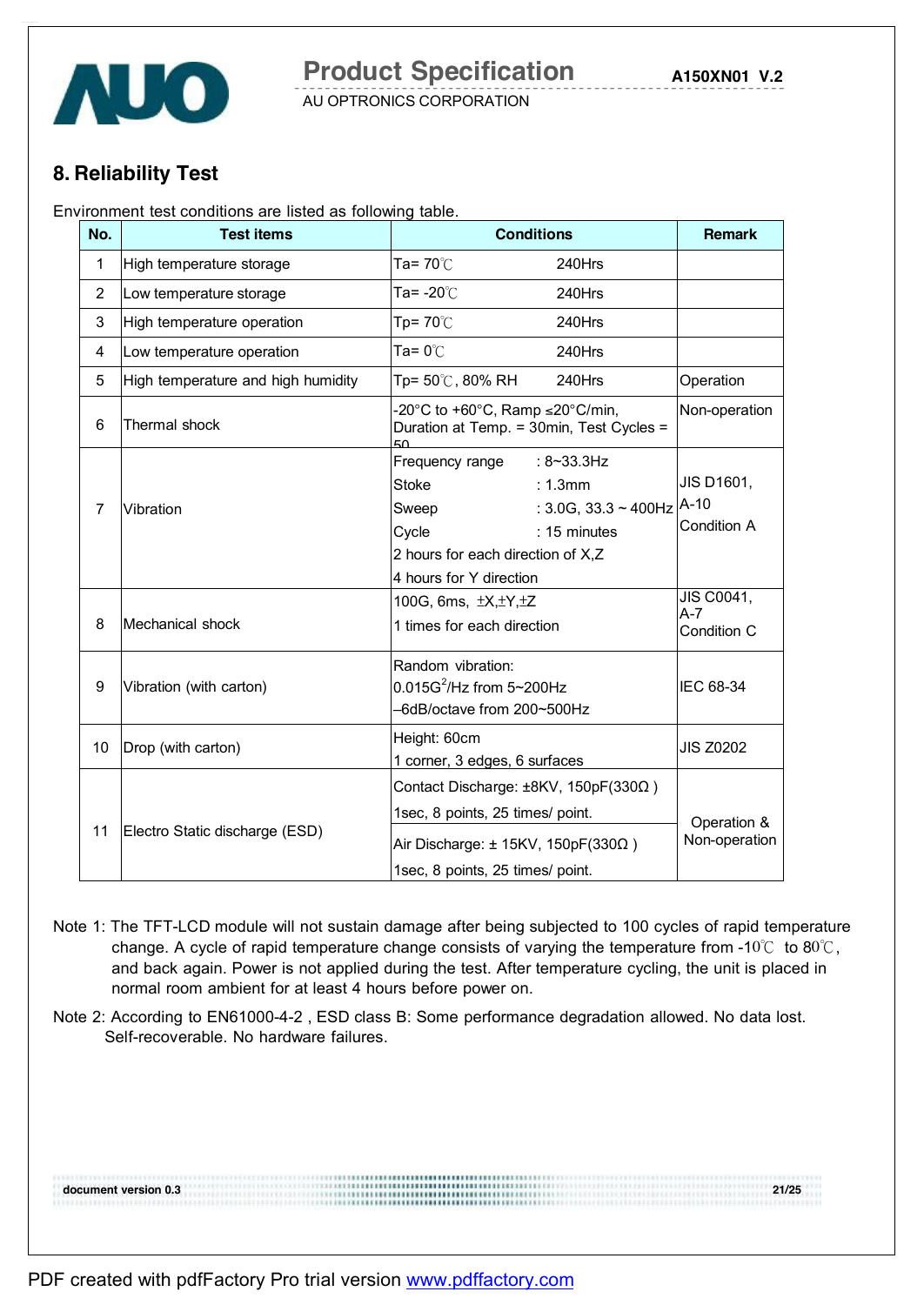

**A150XN01 V.2**

AU OPTRONICS CORPORATION

### **9. Outline Drawing**



PDF created with pdfFactory Pro trial version [www.pdffactory.com](http://www.pdffactory.com)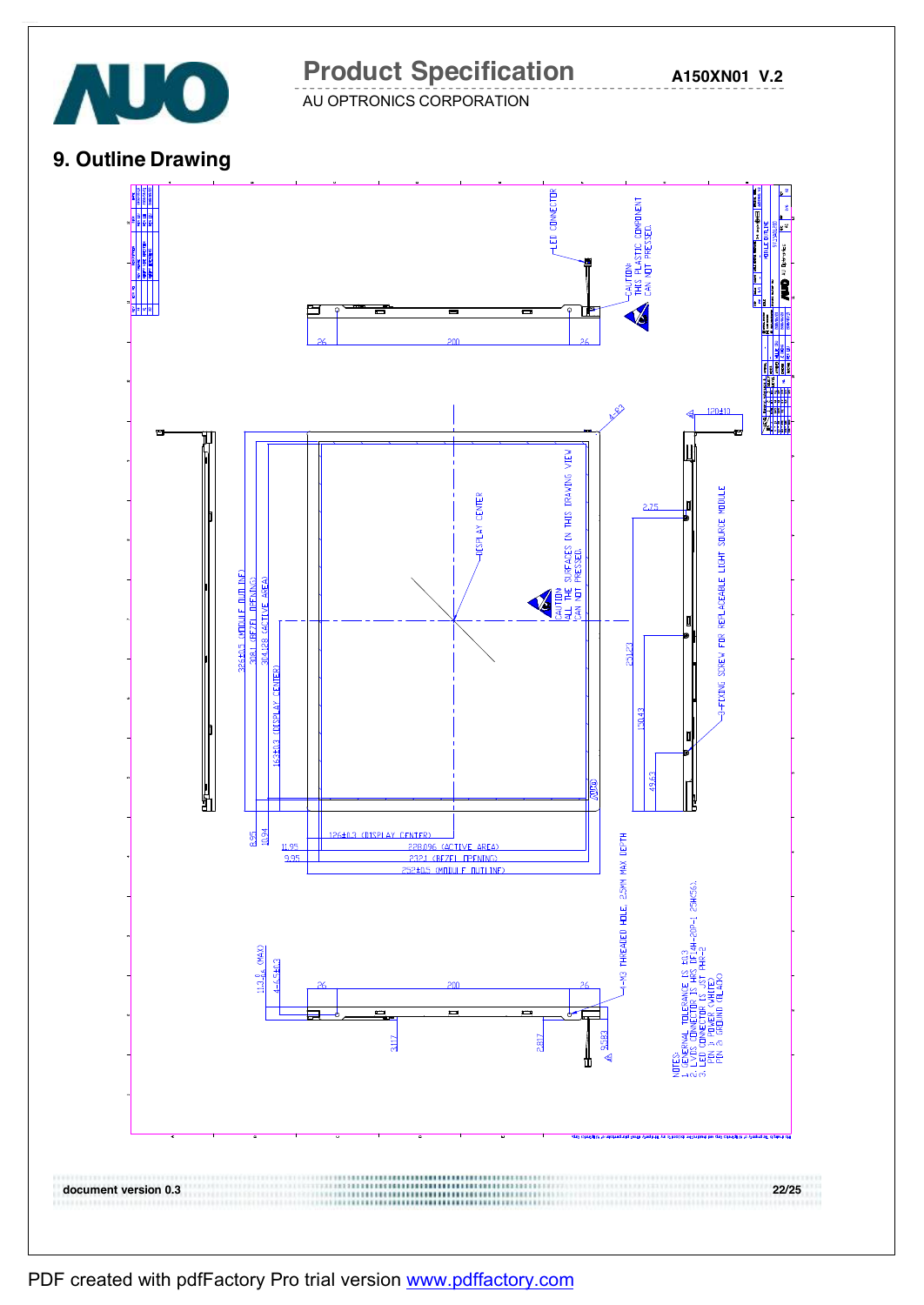

PDF created with pdfFactory Pro trial version [www.pdffactory.com](http://www.pdffactory.com)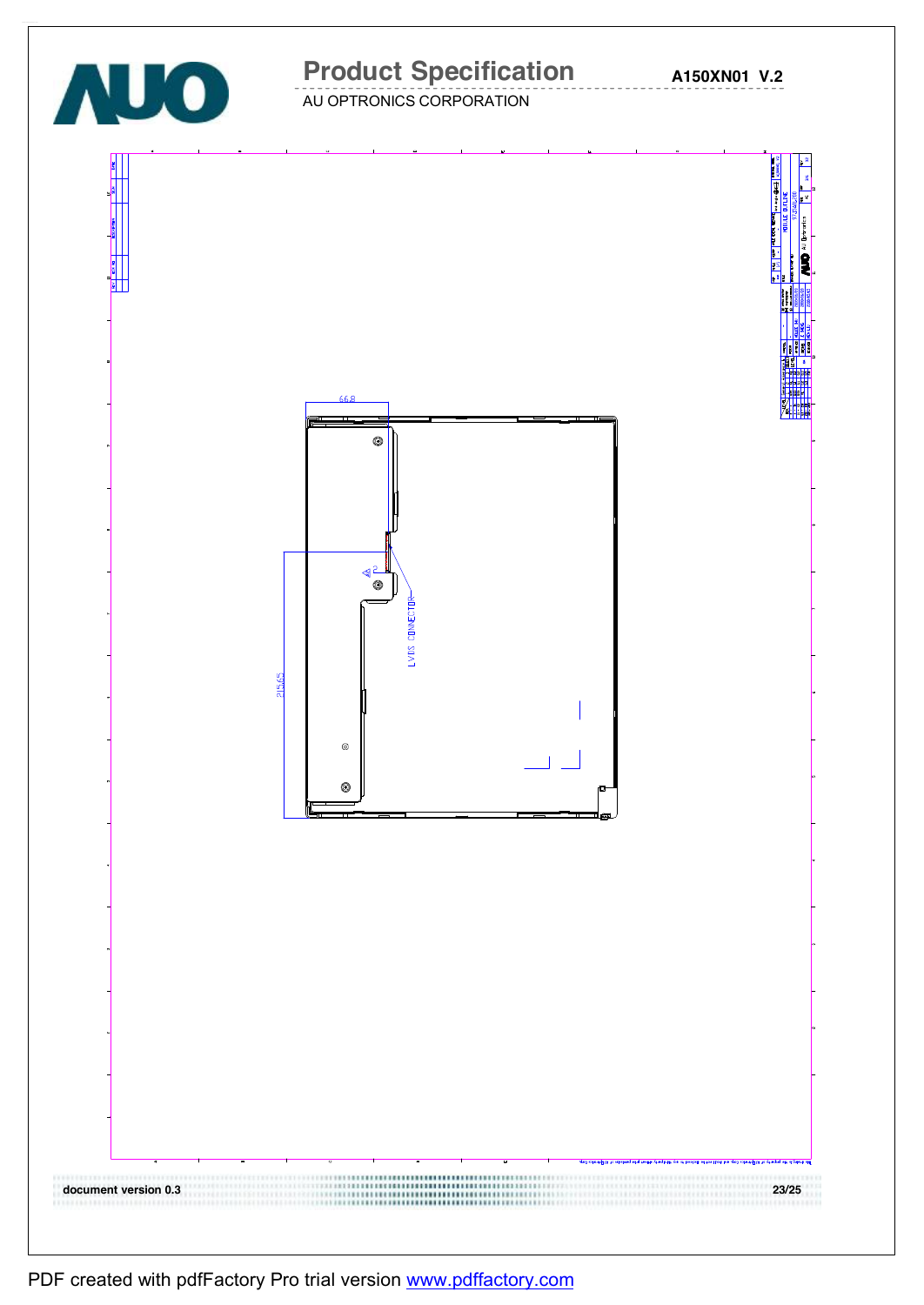

PDF created with pdfFactory Pro trial version [www.pdffactory.com](http://www.pdffactory.com)